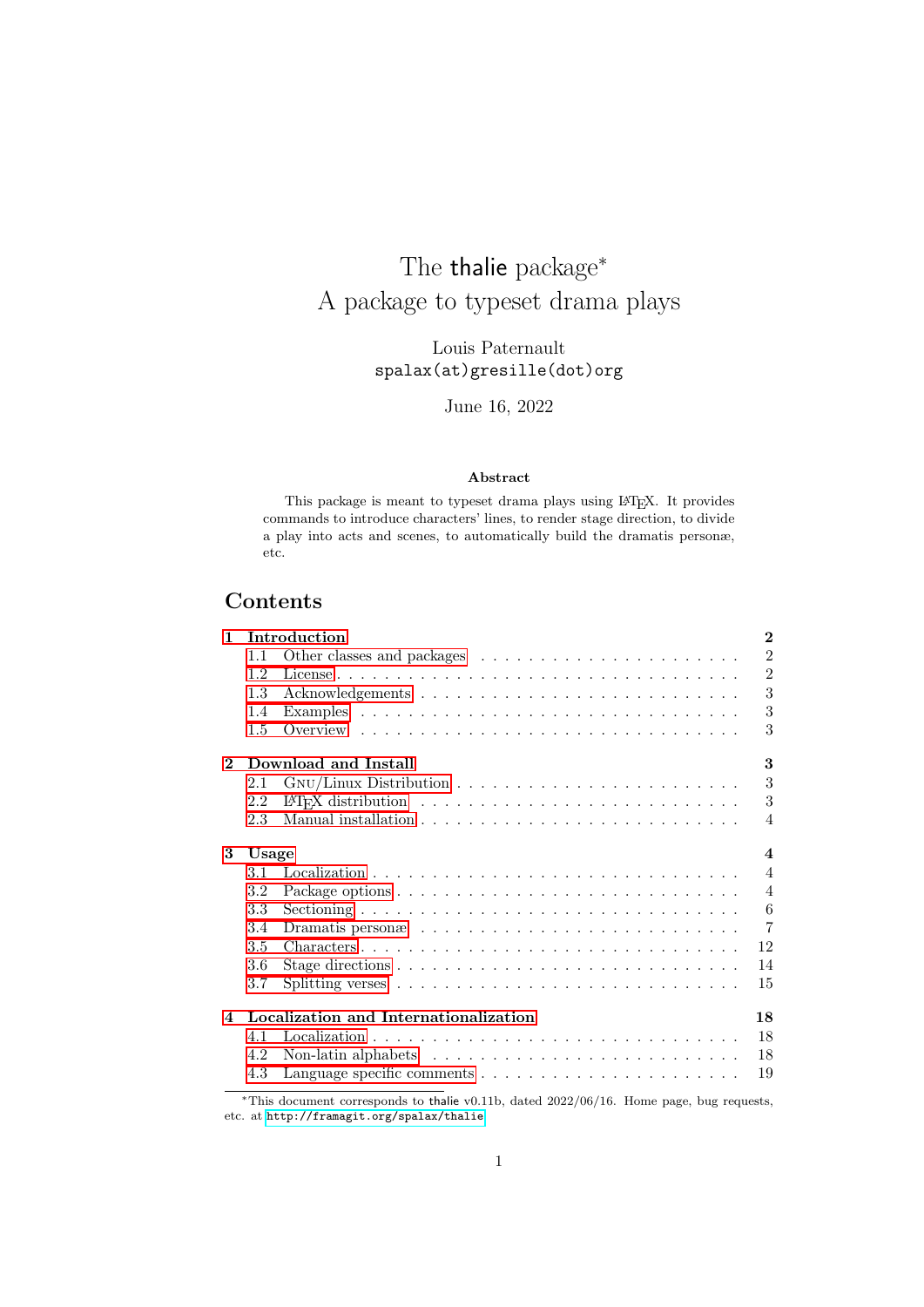| 5                 |       | Examples       | 19 |
|-------------------|-------|----------------|----|
|                   | 5.1   |                | 19 |
|                   | 5.2   |                | 20 |
| 6                 |       | Implementation | 21 |
|                   | 6.1   |                | 21 |
|                   | 6.2   |                | 21 |
|                   | 6.3   |                | 21 |
|                   | 6.4   |                | 21 |
|                   | 6.5   |                | 25 |
|                   | 6.6   |                | 31 |
|                   | 6.7   |                | 31 |
|                   | 6.8   |                | 32 |
|                   |       | Change History | 34 |
| <b>References</b> |       |                |    |
|                   | Index |                | 35 |

## <span id="page-1-0"></span>1 Introduction

This document introduces the thalie package, used to typeset drama plays.

#### <span id="page-1-1"></span>1.1 Other classes and packages

This package is far from being the only one that can be used to render drama plays. If you do not like my work, you can use one of the following ones (and I guess there exists others): drama [\[6\]](#page-33-1), dramatist [\[7\]](#page-34-0), play [\[8\]](#page-34-1), screenplay [\[9\]](#page-34-2), sides [\[10\]](#page-34-3).

I began to write this package in 2010, and now, at the end of 2012, I must admit that I wonder why I started this. . . There are already several such packages in  $CTAN<sup>1</sup>$  $CTAN<sup>1</sup>$  $CTAN<sup>1</sup>$ , and the dramatist package seems really nice (I borrowed some ideas and copied some code from it). There are actually a few improvements in my package compared to dramatist: in my package, plays, acts and scenes appear in the table of contents; it is possible to include several plays in a single document; there are more options when building the dramatis personæ; headers and footers are taken into account, etc. But these improvements are small; it might have been smarter to contribute to dramatist instead of starting my own package. The good part is that I have a package that fits my needs, and I learned how to write a LATEX package.

Oh, yes! I know why I started this: I am a geek. . .

#### <span id="page-1-2"></span>1.2 License

This work may be distributed and/or modified under the conditions of the LATEXProject Public License, either version 1.3 of this license or (at your option) any later version.

<span id="page-1-3"></span><sup>1</sup><http://www.ctan.org/topic/drama-script>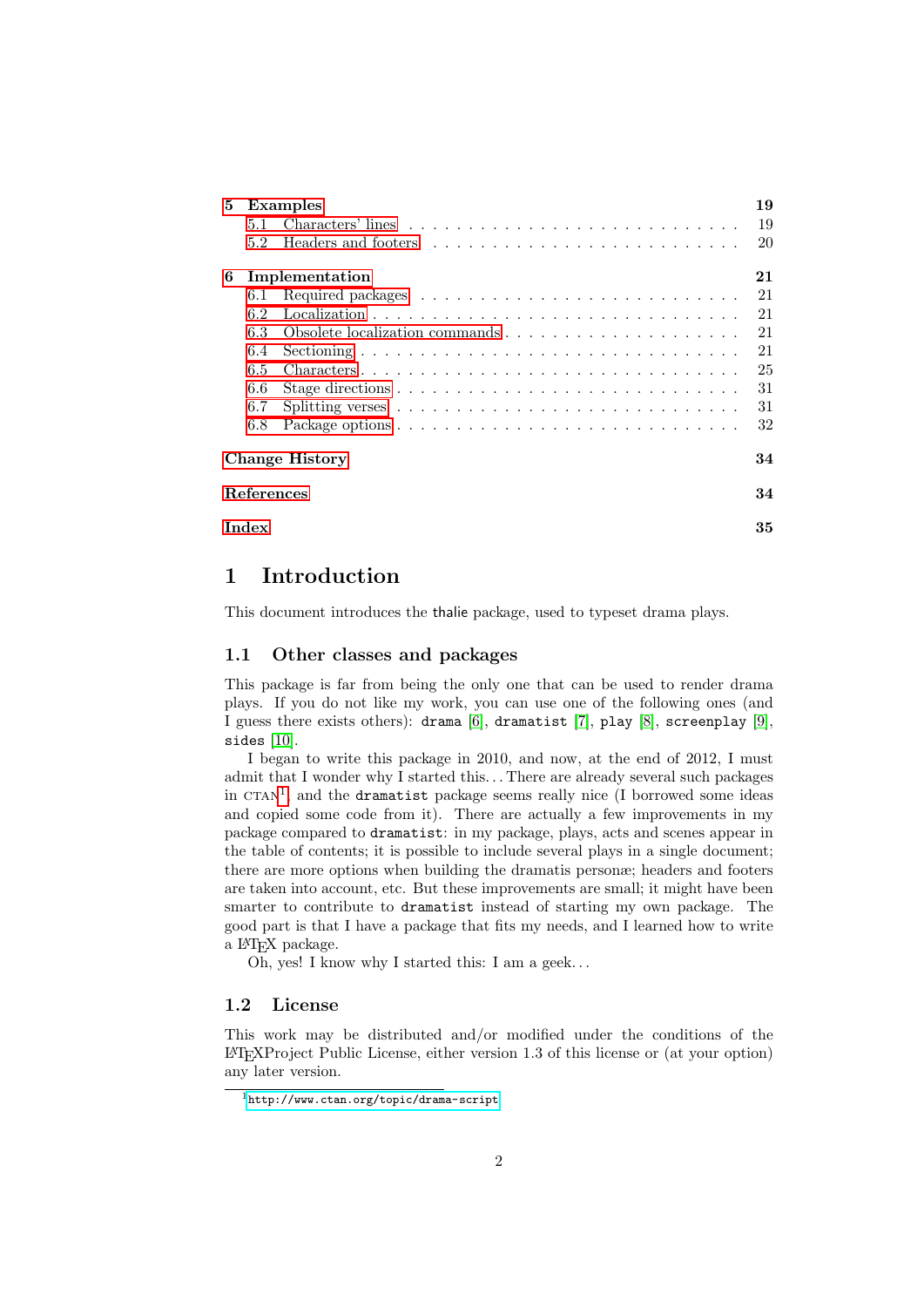Further information can be found in the .dtx file used to build this document. In short (but this paragraph has no legal value), you can use this package freely to render your drama plays, and modify it almost freely. Nevertheless, if you like my work, you can invite me to the performance of the play you typeset using my package[2](#page-2-6) .

#### <span id="page-2-0"></span>1.3 Acknowledgements

I borrowed ideas and lines of code from the LATEX packages drama[\[6\]](#page-33-1) and dramatist[\[7\]](#page-34-0).

I used the following guides to package my package: How to Package Your  $\cancel{B T}$ FX Package [\[4\]](#page-33-2), and  $BT_F X2\varepsilon$  for class and package writers [\[5\]](#page-33-3).

#### <span id="page-2-1"></span>1.4 Examples

Most of the examples are taken from Edmond Rostand's Cyrano de Bergerac [\[2\]](#page-33-4) or from William Shakespeare's A Midsummer Night's Dream [\[3\]](#page-33-5). The snippets of Cyrano de Bergerac are from the original (French) version of this play, roughly translated by myself (which means that they must be of poor quality).

#### <span id="page-2-2"></span>1.5 Overview

Installation instruction are given in section [2.](#page-2-3) Documentation about how to use this package is given in section [3.](#page-3-1) In particular, section [3.3](#page-5-0) explains how to use acts and scenes, sections [3.4](#page-6-0) and [3.5](#page-11-0) explains how to define characters, and use these definitions to introduce characters' lines, and section [3.6](#page-13-0) describes commands used to render stage directions. At last, specific instruction about how to use this package with a language other than English (or a non-latin alphabet) are given in section [4.](#page-17-0) Examples are given in section [5.](#page-18-1)

Implementation is given in section [6.](#page-20-0)

## <span id="page-2-3"></span>2 Download and Install

#### <span id="page-2-4"></span>2.1 Gnu/Linux Distribution

If applicable, the easiest way to get thalie working is by installing it by your distribution package. With Debian (and Ubuntu, and surely other distributions that inherit from Debian), simply run:

sudo apt-get install texlive-humanities

#### <span id="page-2-5"></span>2.2 LAT<sub>EX</sub> distribution

This package is included both in T<sub>EXL</sub>ive and MiKT<sub>EX</sub>. It can be installed by their respective package managers.

<span id="page-2-6"></span><sup>&</sup>lt;sup>2</sup>You will not take a big risk, since there is little chance I travel half the world to see a play. But if by chance I can attend it, it would make me really happy.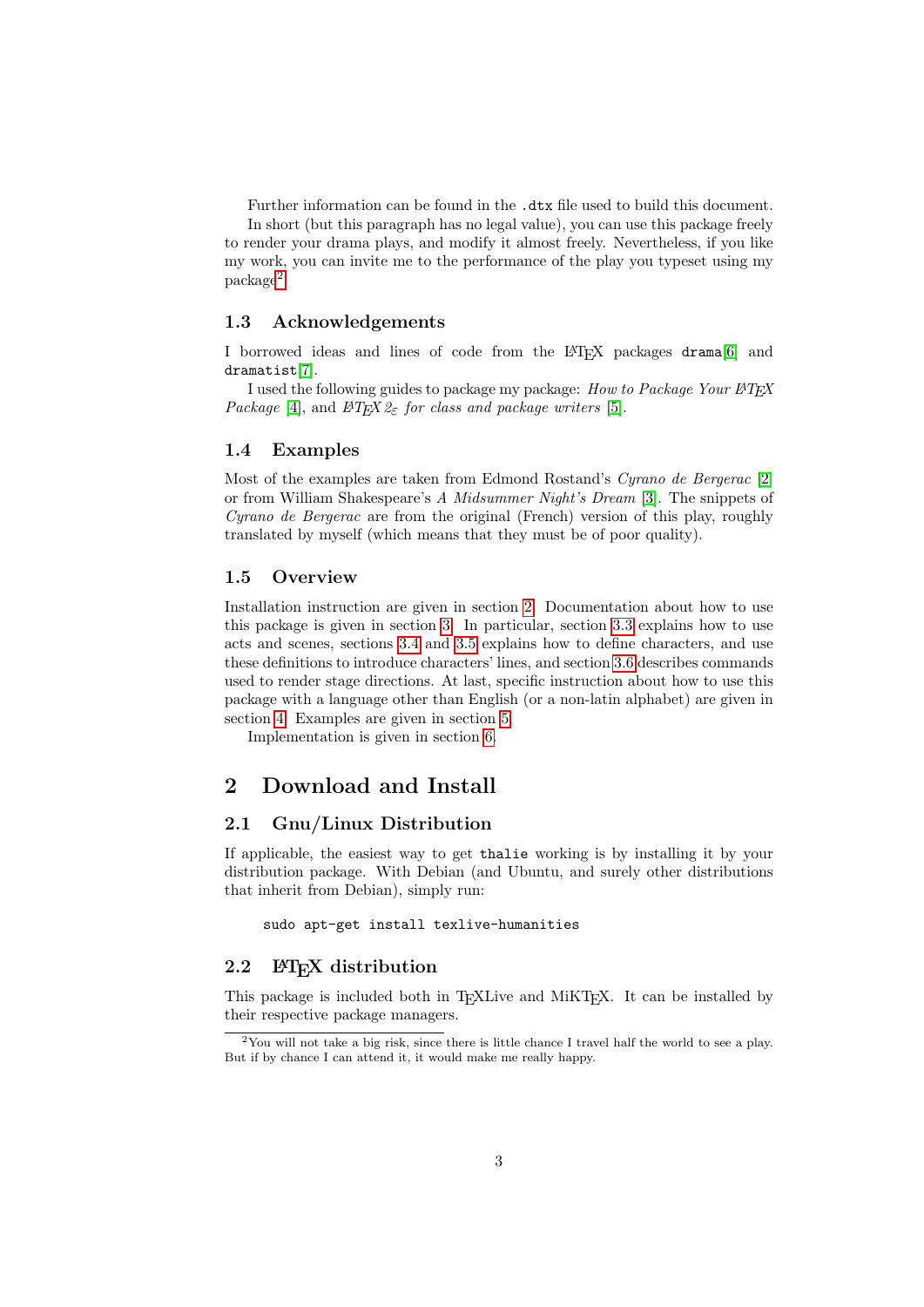| Name           | Available options                  | Default    |
|----------------|------------------------------------|------------|
| characterstyle | bold margin center simple arden    | simple     |
|                | imprimerie-verse imprimerie-prose  |            |
| playstyle      |                                    | box        |
| actstyle       | center bigcenter box custom        | bigcenter  |
| scenestyle     |                                    | center     |
| playlevel      |                                    | chapter    |
| actlevel       | part chapter section  subparagraph | section    |
| scenelevel     |                                    | subsection |
| interludelevel | play act scene                     | act        |
| xspace         | true false                         | true       |

<span id="page-3-5"></span>Table 1: Package options summary

#### <span id="page-3-0"></span>2.3 Manual installation

Download the lastest archive :

Stable version [http://mirrors.ctan.org/install/macros/latex/cont](http://mirrors.ctan.org/install/macros/latex/contrib/thalie.tds.zip)rib/ [thalie.tds.zip](http://mirrors.ctan.org/install/macros/latex/contrib/thalie.tds.zip)

Development version [https://framagit.org/spalax/thalie/reposit](https://framagit.org/spalax/thalie/repository/archive.zip?ref=main)ory/ [archive.zip?ref=main](https://framagit.org/spalax/thalie/repository/archive.zip?ref=main)

- Unzip the archive.
- If you got the archive from CTAN (stable version), move file tex/latex/thalie/thalie.sty in a LATEX path.
- If you got the development version, cd to the main archive directory, and run latex thalie.ins to build thalie.sty. Move this file into a LATFX path.

## <span id="page-3-1"></span>3 Usage

#### <span id="page-3-2"></span>3.1 Localization

By default, commands \act, \scene, etc. use English words, but they are trans-lated to the current language used by babel or polyglossia<sup>[3](#page-3-4)</sup>. More information is given in section [4.1.](#page-17-1)

#### <span id="page-3-3"></span>3.2 Package options

Package options are summed up in table [1.](#page-3-5)

Note that any package option can be redefined anywhere in the document. This makes it possible to have several plays collected in a single document, while applying different styles or options to each play. See section [3.2.4](#page-4-0) for more detail.

<span id="page-3-4"></span><sup>&</sup>lt;sup>3</sup>Given that someone provided the translation. See [4.3](#page-18-0) for the list of available languages.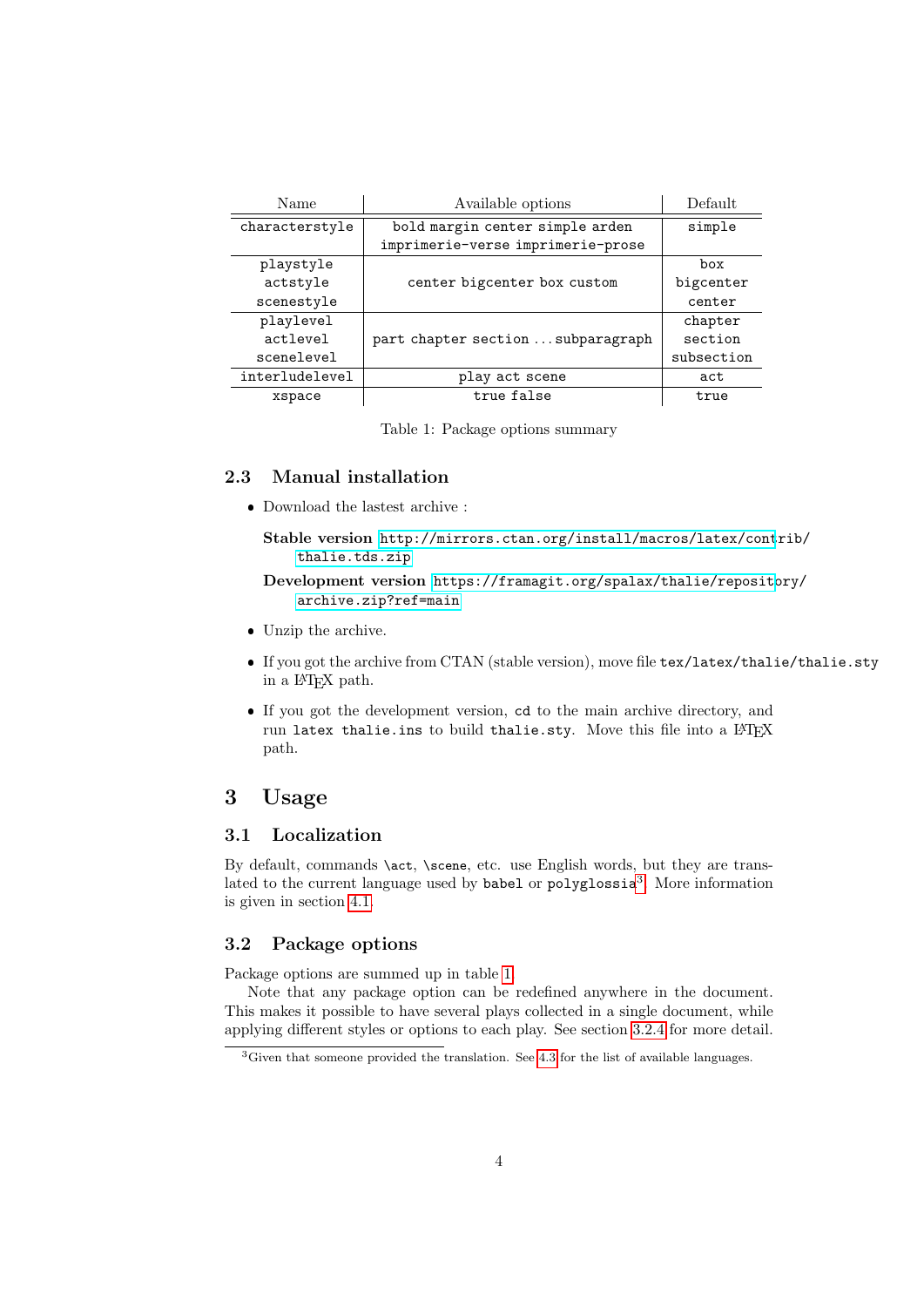#### 3.2.1 Space following character commands

As commands introducing characters' lines and displaying characters' names may be frequently used, it might be tempting to omit the following {} For instance, one might prefer to write:

\cyrano Indeed, \cyranoname is my name!

instead of:

#### \cyrano {} Indeed, \cyranoname {} is my name!

If package option xspace is set (e.g. xspace=true), space is automatically added after those commands if necessary<sup>[4](#page-4-1)</sup>; otherwise, it is not.

For historical reasons, the option xspace default is true, but this might change in some later non-backward compatible version.

#### 3.2.2 Style

The way characters' lines are displayed, as well as play, act and scene titles, can be set when loading the options. To set character style, use option characterstyle= $\langle style\rangle$ . Available styles, and indication to use a custom one, are described in section [3.5.3.](#page-13-1)

Several play, act and scene title styles are defined. Choose it using options playstyle= $\langle style\rangle$ , actstyle= $\langle style\rangle$  and scenestyle= $\langle style\rangle$ . Description of available styles, and how to define your own one, are described in section [3.3.2.](#page-6-1)

#### 3.2.3 Sectioning levels

If you use a table of contents, or if you also use "usual" sectioning commands (\chapter, \ section and so on), the relative importance of plays, acts and scenes is important. You can set this using options playlevel=⟨level⟩, actlevel=⟨level⟩ and  $scenelevel={\langle level \rangle}$ . The argument is the name of the corresponding sectioning level, i.e. one of part, chapter, section, subsection, subsubsection, paragraph and subparagraph.

Setting the interlude level is slightly different. While setting it using interludelevel= $\langle level \rangle$ , instead of choosing one of  $\rm \mathit{IFTK}$  vanilla sectioning levels as the level, you may choose play, act or scene. It defines if an interlude is at the same level as a play, an act or a scene.

#### <span id="page-4-0"></span>3.2.4 Redefining options

#### \setthalieoptions

Packages options can be reset in the document body using command \setthalieoptions{ $\langle package$ options⟩}. Its only argument has the same syntax as the package options.

For instance, if you are writing a collections of plays, some in prose, some in verses, you might want to write something like the following.

- 1 \documentclass{book}
- <sup>2</sup> ... 3 \ u s e p a c k a g e { thalie }
- <sup>4</sup> ...
- 5 \ begin { document }

<span id="page-4-1"></span><sup>&</sup>lt;sup>4</sup>This is done with the  $\x$ space command (from the xspace package), hence the name.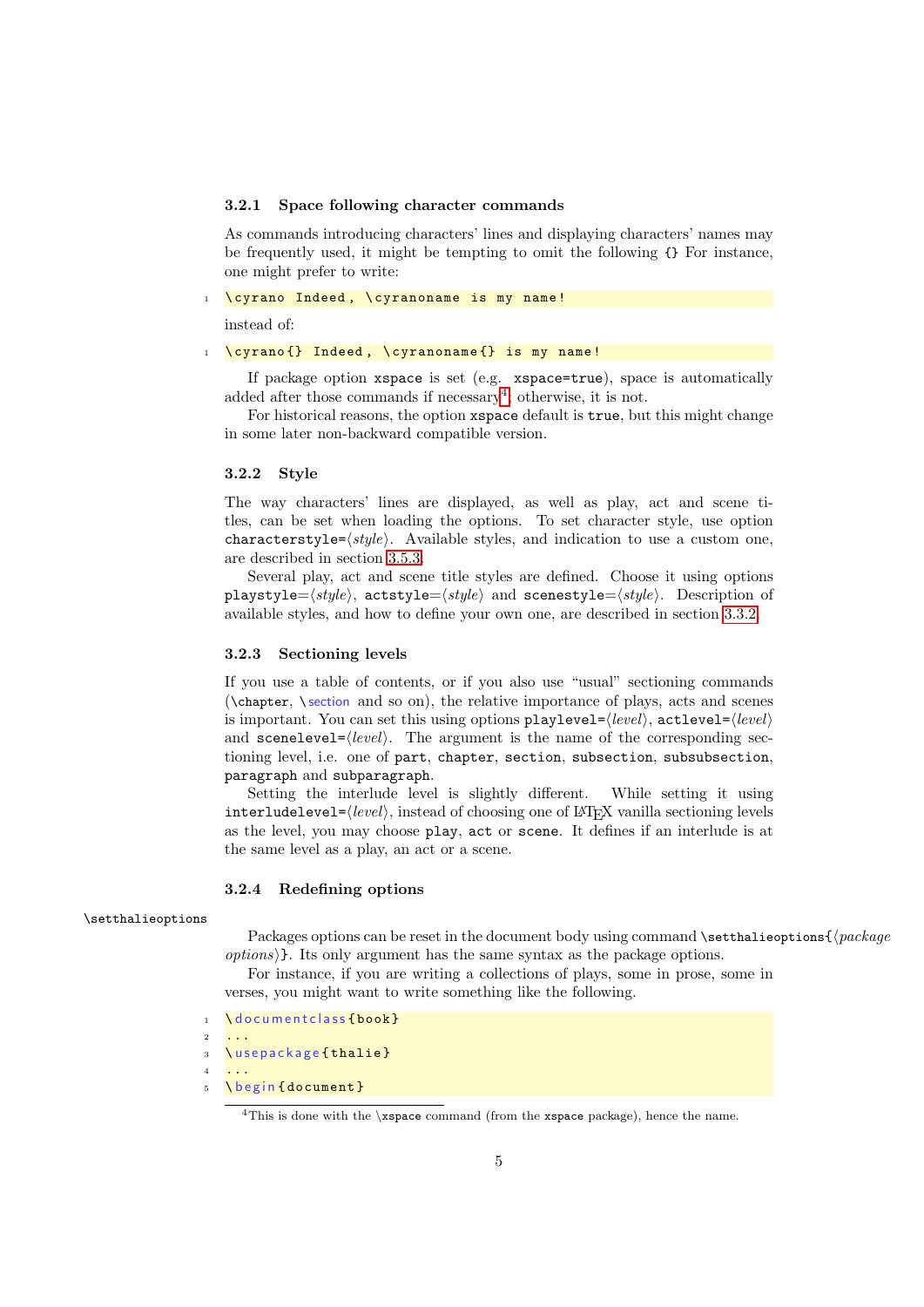```
6 \cdot \cdot \cdot7 \ play { First play }
8 \ setthalieoptions { characterstyle = imprimerie - verse }
 9 ...
10 \play {Second play}
11 \setthalieoptions { characterstyle = impriemie - prose }
12 ...
13 \ end { document }
```
#### <span id="page-5-0"></span>3.3 Sectioning

Here begin the parts explicitly relating to drama.

#### 3.3.1 Levels

\play To introduce a new play, act or scene, use commands \play, \act and \scene. Their \play\* \act behaviour is as close as the "usual" sectioning commands (\chapter, \ section and so on) as possible, i.e.:

\act\* \scene \scene\*

- Their signature is  $\pi(\sh{orbit\,tilde{\theta}})$  (the optional short title is the one used in the table of content, and in headers and footers).
- A starred version (\play\*, \act\* and \scene\*) is provided, which inserts a play (or act, or scene) which is not numbered, and does not insert any line in the table of content.
- Headers and footers are changed (more information in section [3.3.4\)](#page-6-2).

Both commands \act and \scene (and their starred versions) are designed to deal with empty titles. Indeed, it is common not to give any name to acts and scenes.

By default, a play is as deep (regarding to the table of contents) as a chapter, an act as a section, and a scene as a subsection. But this can be set using package options playlevel, actlevel and scenelevel (see packages options, page [4\)](#page-3-3). That way, you can use in your document plays, acts and scenes as well as chapters, sections and so on. It can be useful if you want a foreword, and appendix, etc.

It is not compulsory to use all three commands \play, \act and \scene. The rule of thumb is: if only one element exists, skip the corresponding command: if your document has a single play, you should ignore \play; if your document has several single act plays, set playlevel=section,scenelevel=subsection and ignore \act; etc.

\interlude You may want to use interludes, which are acts or scenes which are not num- \interlude\* bered, but which should appear in the table of content. Command \interlude[⟨short  $title$ } { $\langle long title \rangle$ } has this purpose.

> You may choose the sectioning level an interlude is equivalent to in the package options. If your interludes are acts, use interludelevel=act; if they are scenes, use interludelevel=scene.

\curtain At last, to mark the end of an act or of the play, you can use command \curtain, which prints the word **\GetTranslation{Curtain}** in the middle of its own line.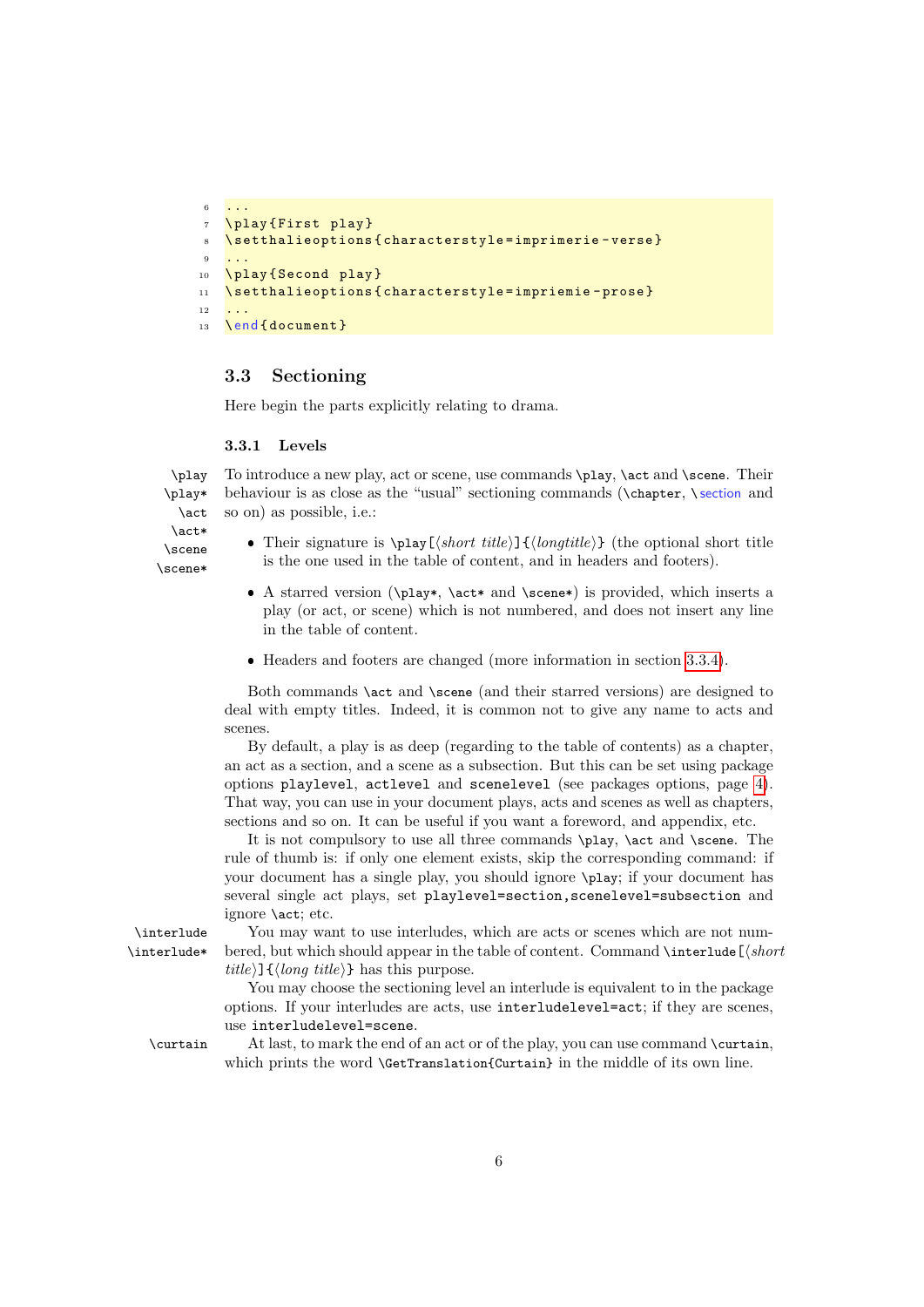#### <span id="page-6-1"></span>3.3.2 Title styles

Several styles are available to render play, act and scene titles. Choose them using package options playstyle, actstyle and scenestyle. Default is playstyle=box, actstyle=bigcenter, scenestyle=center.

Custom titles Unfortunately, as play, act and scene titles are not considered (by  $\rm EPEX$ ) as usual sections, package  $\tt titlesec^5$  $\tt titlesec^5$  cannot be used to use alternative section titles. Here is the way to set your own one.

\customact \customscene

\customplay When loading the package, use custom as the style of the title you want to cus tomize (e.g. actstyle=custom). Then, commands \customact{ $\langle counter \rangle$ }{ $\langle title \rangle$ } and \customact\*{ $\{title\}$ } will be called by this package to render titles. You must define them. Figure [1](#page-8-0) gives the example of the definition of the center style.

> The first argument of \customact is the label of the act being printed (that is, \theact for an act, \theplay for a play, etc.), its second argument is its title. Command \customact\* only has one argument, which is the act title.

#### 3.3.3 Labels and counters

\theact \thescene

\theplay Using the same tools as \chapter, \ section and so on, it is possible to define the way counters of plays, acts and scenes are displayed. You can do this by redefining \theplay, \theact and \thescene. For example, to have acts numbered using letters, use \renewcommand{\theact}{\Alph{act}}.

#### <span id="page-6-2"></span>3.3.4 Headers and footers

\actmark \scenemark

\playmark Once again, similar tools as those used by \ section are provided to deal with head ers and footers. When introducing, a new play, act or scene, respectively, commands \playmark{ $\langle label \rangle$ }, \actmark{ $\langle label \rangle$ } and \scenemark{ $\langle label \rangle$ } are called, so that titles can be used in headers and footers. If the default behaviour does not suit you (which should be the case if you did not choose the default option for playlevel, actlevel or scenelevel), you can redefine them.

Examples are given in section [5.2.](#page-19-0)

#### <span id="page-6-0"></span>3.4 Dramatis personæ

This part explains how to build and display the dramatis personæ.

Definition of characters is done in document body. As it is possible to have several plays in a single documents (for a collection of plays or sketches), it is possible to define several dramatis personæ. A new one disables the character commands defined by the previous one.

dramatis Definition of characters is done inside the dramatis environment. If the hidden option is given, the dramatis personæ is not printed (its only purpose is then to define the character commands).

\begin{dramatis}[⟨hidden⟩]

Then, several commands are available to define characters, and organize character definitions.

\characterspace Command \characterspace put some vertical space into the dramatis personæ.

<span id="page-6-3"></span><sup>5</sup><http://www.ctan.org/pkg/titlesec>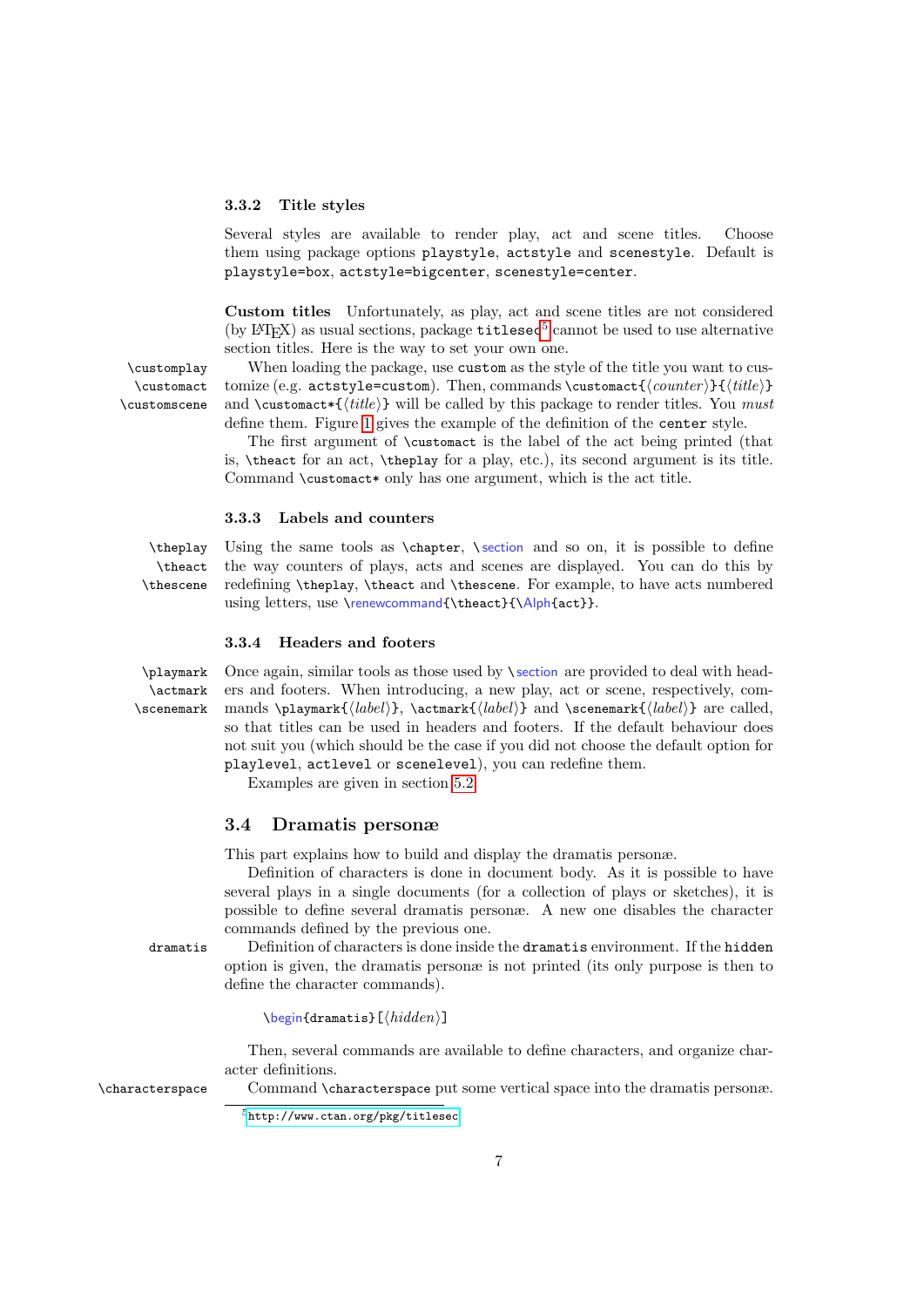|                                  |                              | empty $\langle name \rangle$                                                       |                       | $\langle name \rangle$   |                         |
|----------------------------------|------------------------------|------------------------------------------------------------------------------------|-----------------------|--------------------------|-------------------------|
|                                  |                              | no $\langle cmd \rangle$                                                           | $\langle cmd \rangle$ | no $\langle cmd \rangle$ | $\langle\, cmd \rangle$ |
|                                  | no $\langle desc \rangle$    |                                                                                    |                       | silent <sup>iv</sup>     | default <sup>i</sup>    |
| no $\langle \, drama \rangle$    |                              |                                                                                    |                       |                          | hidden <sup>iii</sup>   |
|                                  | $\langle desc \rangle$       | $\begin{array}{c} \mathrm{description} \\ \mathrm{only}^{\mathrm{ii}} \end{array}$ |                       | $s$ ilent <sup>1</sup>   | default <sup>1</sup>    |
|                                  |                              |                                                                                    |                       |                          |                         |
| $\langle \textit{drama} \rangle$ | $\langle desc \rangle$<br>no | silent <sup>iv</sup>                                                               |                       |                          | default <sup>1</sup>    |
|                                  | $\langle desc \rangle$       | silent <sup>iv</sup>                                                               |                       |                          | default <sup>1</sup>    |

An empty cell means that the corresponding combination is forbidden. The superscript number refers to the list of special character definitions (page [8\)](#page-7-1).

<span id="page-7-1"></span>Table 2: (Not) defining arguments in character definition

#### <span id="page-7-2"></span>3.4.1 Character definition

\character Basic definition To define a character, use command \character.

\character[⟨cmd=command,drama=dramatis,desc=description⟩]{⟨name⟩}

The mandatory argument is the name of the character, as it will appear in each of this character's line. It is later possible to redefine it using command \setcharactername (see part [3.5.2\)](#page-11-1). Optional arguments are:

desc is a description of your character, appearing in the dramatis personæ;

- cmd is the name of the command that will be used to introduce this character's lines in the remaining part of your document;
- drama is the name of your character, as it will appear in the dramatis personæ. The name of the character (mandatory argument) is used as a default value.

If cmd is defined, this command creates two new commands:  $\langle \langle cmd \rangle$  and  $\langle \langle \text{cmd} \rangle$ name. The first one is used to introduce a character's line. The second one prints the character's name. An error is raised if a command with any of these two names already exists.

An example of the use of this command is given in figure [2.](#page-8-1)

Special character definition Although optional arguments are not mandatory, not defining them, or leaving the mandatory argument blank, have special meaning. The combination are summed up in table [2.](#page-7-1)

<span id="page-7-0"></span>(i) Default definition ( $\langle name \rangle$  and  $\langle cmd \rangle$  are given;  $\langle desc \rangle$  and  $\langle dramab \rangle$ may be omitted): The character is defined as described in [3.4.1.](#page-7-2) If  $\langle \text{description} \rangle$  is omitted, no description appear in the dramatis persone; if no  $\langle \text{drama} \rangle$  is given, character in the dramatis personæ has the same name as it will have in the document. Example:

```
1 \character [
2 drama={A ghost},
3 desc={the king's ghost},
4 cmd={ghost},
    5 ]{ The ghost }
```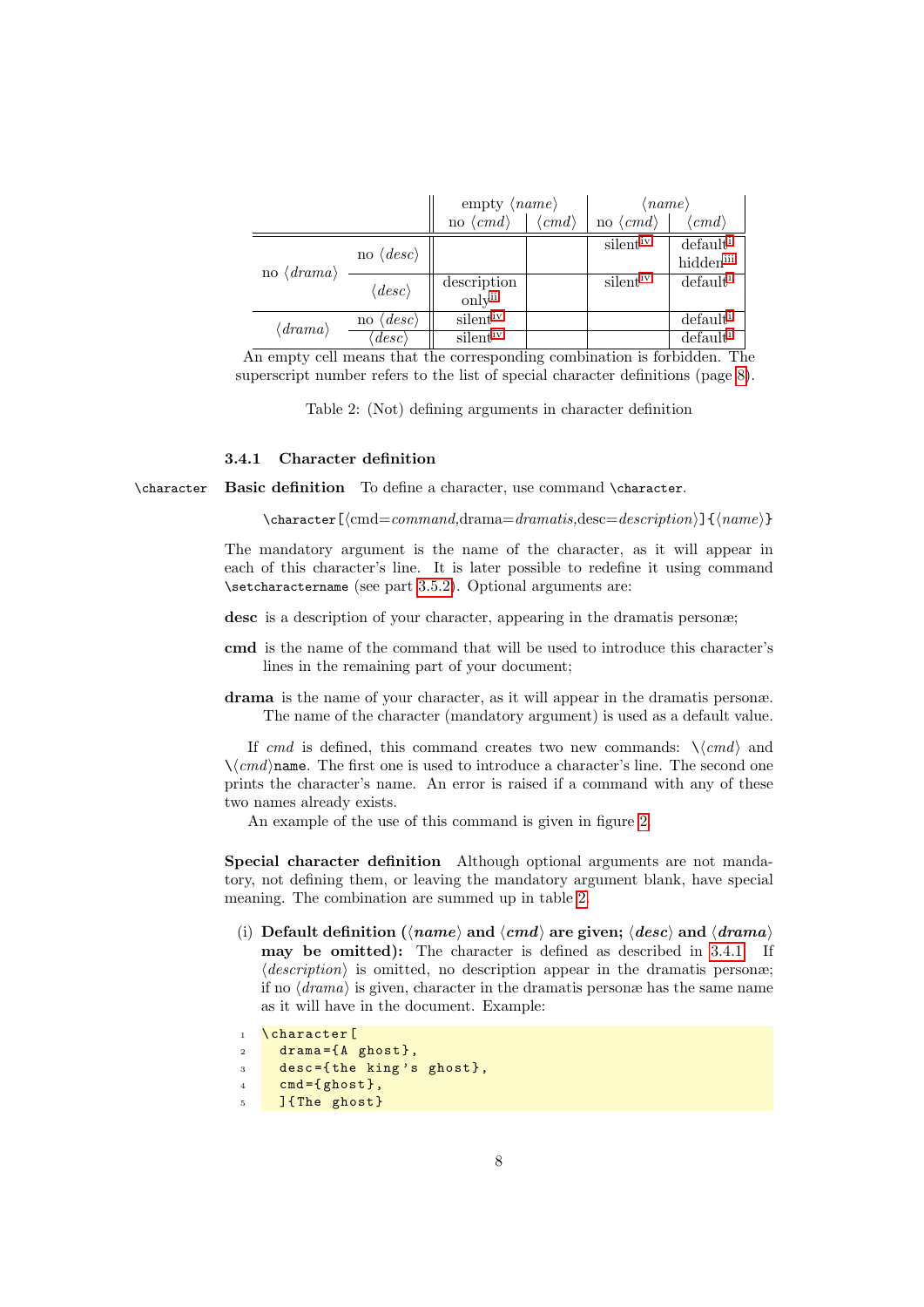```
1 \newcommand\customact [2] {
2 \ begin { center }
3 \ textsc {\GetTranslation {Act } #1}
4
5 \qquad \qquad \frac{42}{2}6 \ end { center }
7 }
8 \ WithSuffix\newcommand\ customact * [1] {
9 \ begin { center }
10 #1
11 \ end { center }
12 \quad \gamma
```
<span id="page-8-0"></span>

```
1 \begin{dramatis}
2 \character[cmd={cyrano}, drama={Cyrano de Bergerac}]{Cyrano}
3 \character[cmd={lebret}]{Le Bret}
4 \character[cmd={bellerose}]{Bellerose}
5 \end{dramatis}
6
7 \ bigskip
 8
9 \lebret[to \cyranoname, holding his arm]
10 Let's talk !
11
12 \sqrt{cyrano}13 Wait for the crowd to leave. \did{To \bellerosename} Can I stay?
```
Cyrano de Bergerac Le Bret Bellerose

<span id="page-8-1"></span>LE BRET, to Cyrano, holding his arm: Let's talk ! Cyrano: Wait for the crowd to leave. (To Bellerose) Can I stay?

Figure 2: Example of character definition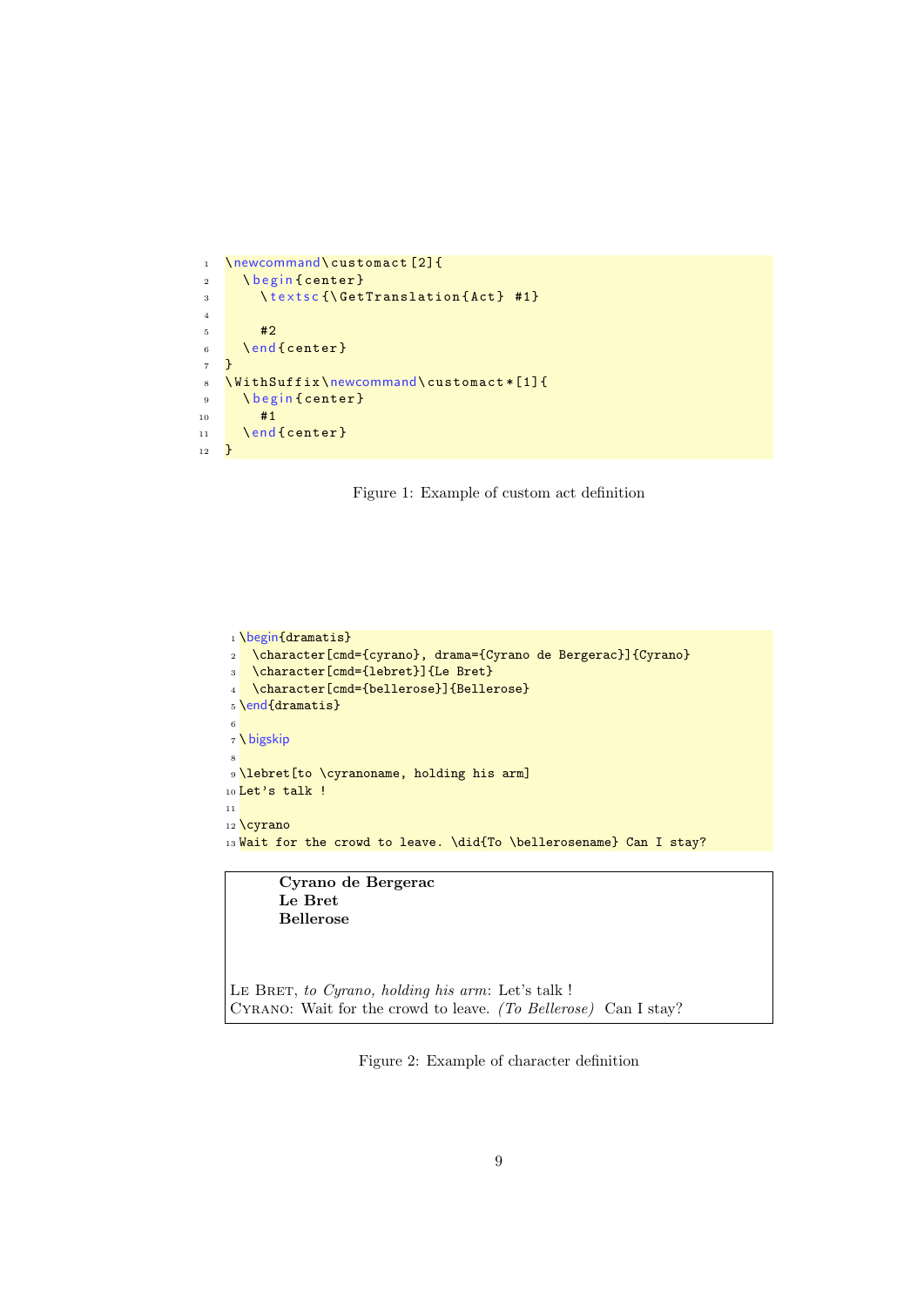- <span id="page-9-2"></span>(ii) Description only (everything omitted but  $\langle desc \rangle$ ): A description is inserted in the dramatis personæ. Useful to add characters such as The kings' armies. Example:
- 1 \character [desc={The kings' armies}] {}
- <span id="page-9-1"></span>(iii) Hidden character ( $\langle \langle \langle \langle \rangle \rangle \rangle$  is empty (defined, but empty),  $\langle \langle \langle \rangle \rangle$ and  $\langle name \rangle$  are defined,  $\langle desc \rangle$  is omitted) Definition of a character that does not appear in the dramatis personæ. Example:
	- 1 \character [drama= $\{\}$ , cmd= $\{$ postman }] $\{$ The postman }
- <span id="page-9-0"></span>(iv) Silent character (one of  $\langle name \rangle$  or  $\langle dramab \rangle$  is defined;  $\langle desc \rangle$  may be omitted;  $\langle cmd \rangle$  is omitted): The character only appear in the dramatis personæ. It will not be used elsewhere in the document. An optional description may also appear in the dramatis personæ. Example:
	- 1 \character{A priest}

#### charactergroup Group of characters It is possible to group several characters' definition if they have the same description. This is done with environment charactergroup  $[\langle width \rangle] \{ \langle description \rangle \}$ . The optional argument sets the group width (on the left of the brace). See an example on figure [3.](#page-10-0)

The effect of this code will be, in the dramatis personæ, to have a nice brace mapping the three characters to their common description.

The behaviour of nested charactergroup environments is undefined<sup>[6](#page-11-2)</sup>.

#### 3.4.2 Customize style of dramatis personæ

#### dramatisenv

\dramatischaracter \dramatischaractername \dramatischaracterdescription ælook different. They do nothing apart from displaying text (no internal definition, A default style is used to display the dramatis personæ, but is it made to be customized. The following commands can be redefined to make dramatis personetc.).

- dramatisenv: This environment wraps the dramatis personæ.
- $\bullet$  \dramatischaracter{ $\langle name \rangle$ }{ $\langle description \rangle$ } Renders the character name and description. It should take care of cases where name or descsription (but not both) is missing.
- $\bullet$  \dramatischaractername{ $\langle name \rangle$ } Renders the character name.
- $\bullet$  \dramatischaracterdescription{ $\langle \text{description} \rangle$ } Renders the character description.
- Environment charactergroup[⟨width⟩]{⟨description⟩} Renders a group of characters.
- \characterspace Adds a vertical character space.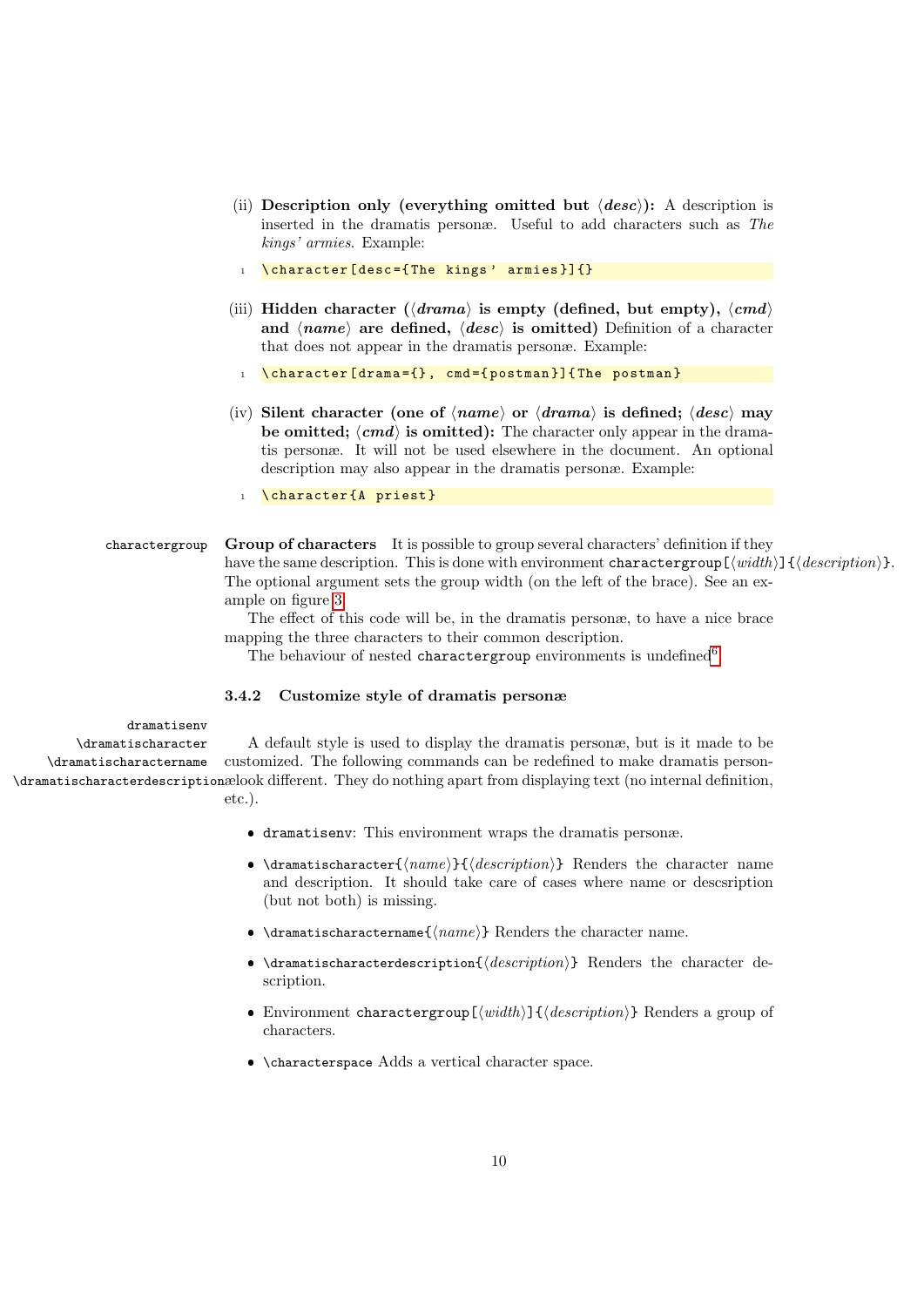```
1 \begin{dramatis}
2 \begin{charactergroup}[2.5cm]{Officers}
3 \character[desc={a soldier}]{Marcellus}
  \character[desc={a soldier}]{Bernardo}
5 \end{charactergroup}
6 \end{dramatis}
```
<span id="page-10-0"></span>

Figure 3: Defining a group of characters

```
1 \ b e g in { dramatis }
2 \ character { The queen }
3 \ character [desc={the queen's husband.}] { The king }
4 \ begin { charactergroup } { Lords and ladies }
5 \ character { Lord Foo }
6 \backslash character [desc = {Lord Foo's sister .}] {Lady Bar }
7 \ character [ desc ={ Lord and Lady Baz .}]{}
8 \ end { charactergroup }
9 \ characterspace
10 \character [desc={Several servants}] {}
11 \end { dramatis }
```
To display the dramatis personæ above, the commands below are called.

```
1 \begin {dramatisenv}
2 \dramatischaracter{The queen}{}
3 \dramatischaracter{The king}{the queen's husband.}
4 \ begin { charactergroup } { Lords and ladies }
5 \ dramatischaracter { Lord Foo }{}
6 \dramatischaracter{Lady Bar}{Lord Foo's sister.}
7 \ dramatischaracter {}{ Lord and Lady Baz .}
8 \ end { charactergroup }
9 \ characterspace
10 \dramatischaracter{}{Several servants}
11 \end { dramatisenv }
```
And command \dramatischaracter{ $\langle Name \rangle$ }{ $\langle Description \rangle$ } is defined as something like the following code (excepted that parts taking care of cases where there is no character name or description is omitted here).

```
1 \newcommand{\dramatischaracter}[2]{ %
2 \lambda dramatischaractername {#1}, \dramatischaracterdescription {#2}\\
3 }
```
Figure 4: Commands used to display the dramatis personæ.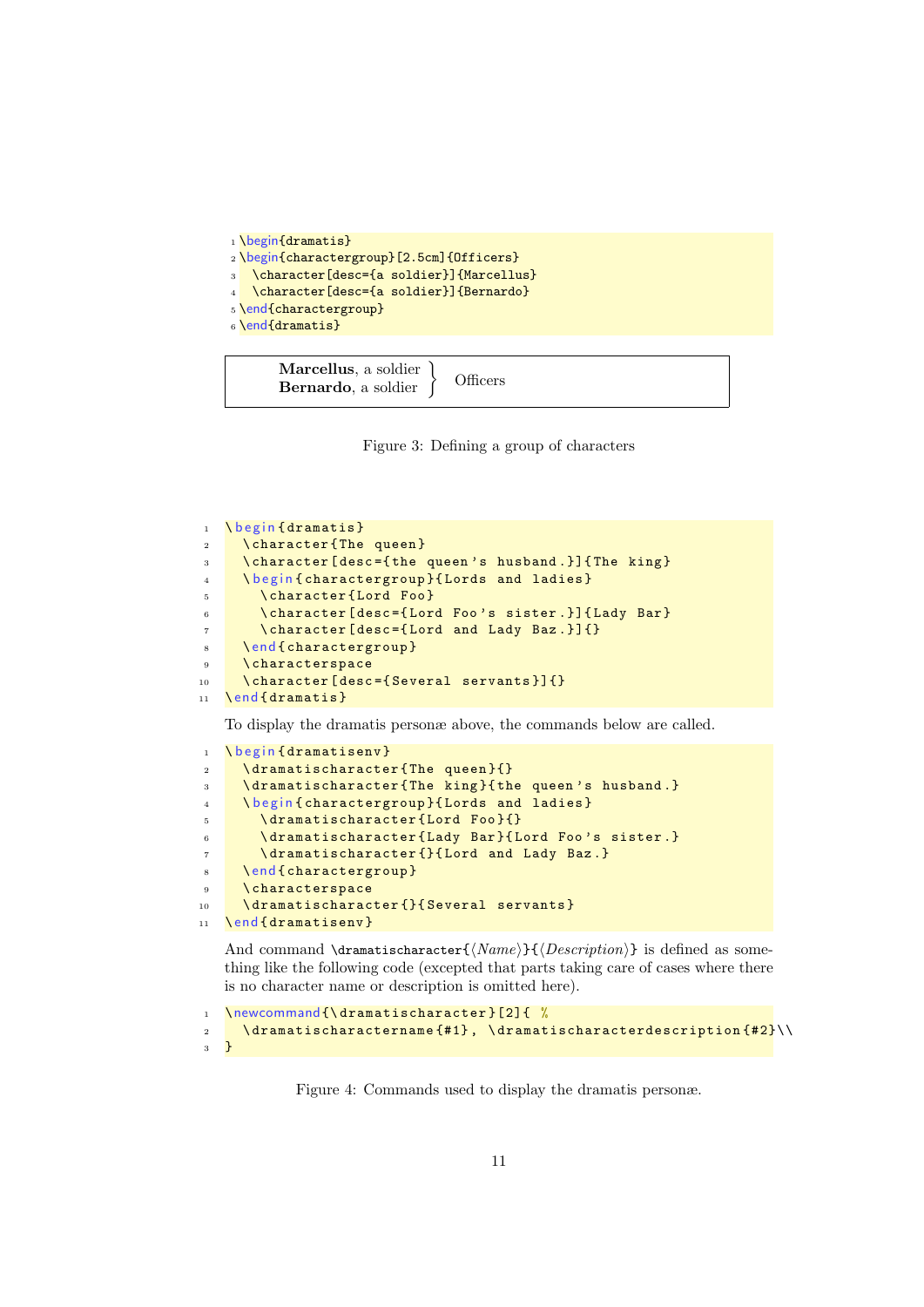Figure [4](#page-10-1) illustrates how those commands are used.

For example, to render character names in small caps, one would define :

\renewcommand {\dramatischaractername } [1] {\textsc {#1}}

Or to make dramatis personæ include a title, one can define :

```
\ r e n e w e n v i r o n m e n t { d r a m a t i s e n v } { %
  \list {}{\rightmargin1cm\leftmargin2cm}\item []
  \ act *{ Dramatis person \ ae }%
}{%
   \ e n d l i s t %
}
```
#### <span id="page-11-0"></span>3.5 Characters

This part explains how to define characters, and introduce character's lines.

It has been explained that definition of a character in the dramatis personæ (previous subsection) also creates commands used to introduce lines of characters. For instance, defining a character using \character[cmd=cyrano]{Cyrano} means than Cyrano's lines can now be introduced using the following code.

```
1 \ cyrano
2 No! It's a bit short, young man\ldots
```
This would display the name Cyrano using the current character style, then his line.

#### 3.5.1 Custom characters

\disposablecharacter Disposable character One can need to define characters that are used only once (or a few times). Command \disposablecharacter is here to help.

```
\disposablecharacter[⟨directions⟩]{⟨name⟩}
```
This command, used in the body, introduces a line for character name, with optional stage directions. It is rendered the same way regular characters are rendered, but nothing is added to the dramatis personæ. It is used in figure [5.](#page-12-0)

This command is also useful to introduce lines of characters in non standard ways, for instance if several characters speak at once. See examples in section [5.1.](#page-18-2)

#### <span id="page-11-1"></span>3.5.2 Changing character's name

\setcharactername

It is possible to change the name that appears to introduce character's lines within the text. This can be used, for example, when a character is first refered to as A voice, until we learn his real identity, which is Cyrano. An example is given in figure [5.](#page-12-0)

#### \setcharactername{⟨command⟩}{⟨name⟩}

This command takes two mandatory arguments. The first one, command, is the command used to introduce this character's line. The second one is the name to display for this character.

<span id="page-11-2"></span><sup>6</sup> It might work; it might not. It might work now, but stop working in the future; it might not work now, but work by accident in the future. Etc.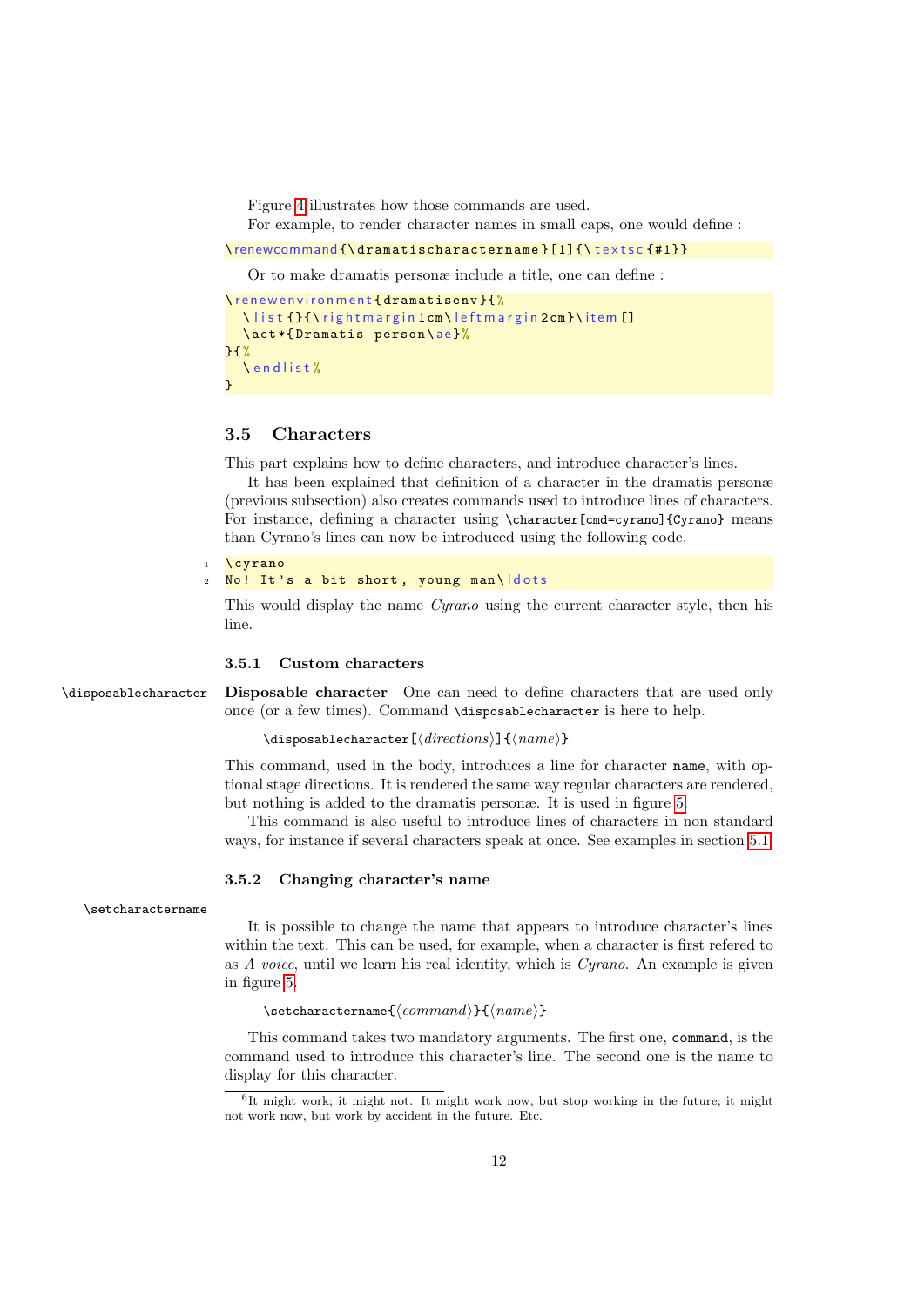On the first scenes of Cyrano de Bergerac, the main character (Cyrano) is somewhere in a crowd, and only appears as a voice. He appears as Cyrano in the following verses.

```
1 \begin{dramatis}[hidden]
2 \character[desc={Cyrano de Bergerac}, cmd=cyrano]{The voice}
3 \character[cmd=montfleury]{Montfleury}
4 \end{dramatis}
5
6 \cyrano Leave!
 7
8 \disposablecharacter{The crowd} Oh!
\overline{9}10 \montfleury[losing his voice] ''Happy he who far away from court\ dots''
11
12 \setcharactername{cyrano}{Cyrano}
13
14 \sqrt{cyrano[emerging from the crowd, standing up on a chair {[}\ldots{}] with}15 a terrible nose] Ah! I am getting angry!\ldots
```
THE VOICE: Leave! THE CROWD: Oh! MONTFLEURY, *losing his voice*: "Happy he who far away from court..." CYRANO, emerging from the crowd, standing up on a chair  $[...]$  with a terrible nose: Ah! I am getting angry!...

<span id="page-12-0"></span>Figure 5: Example of changing the name of a character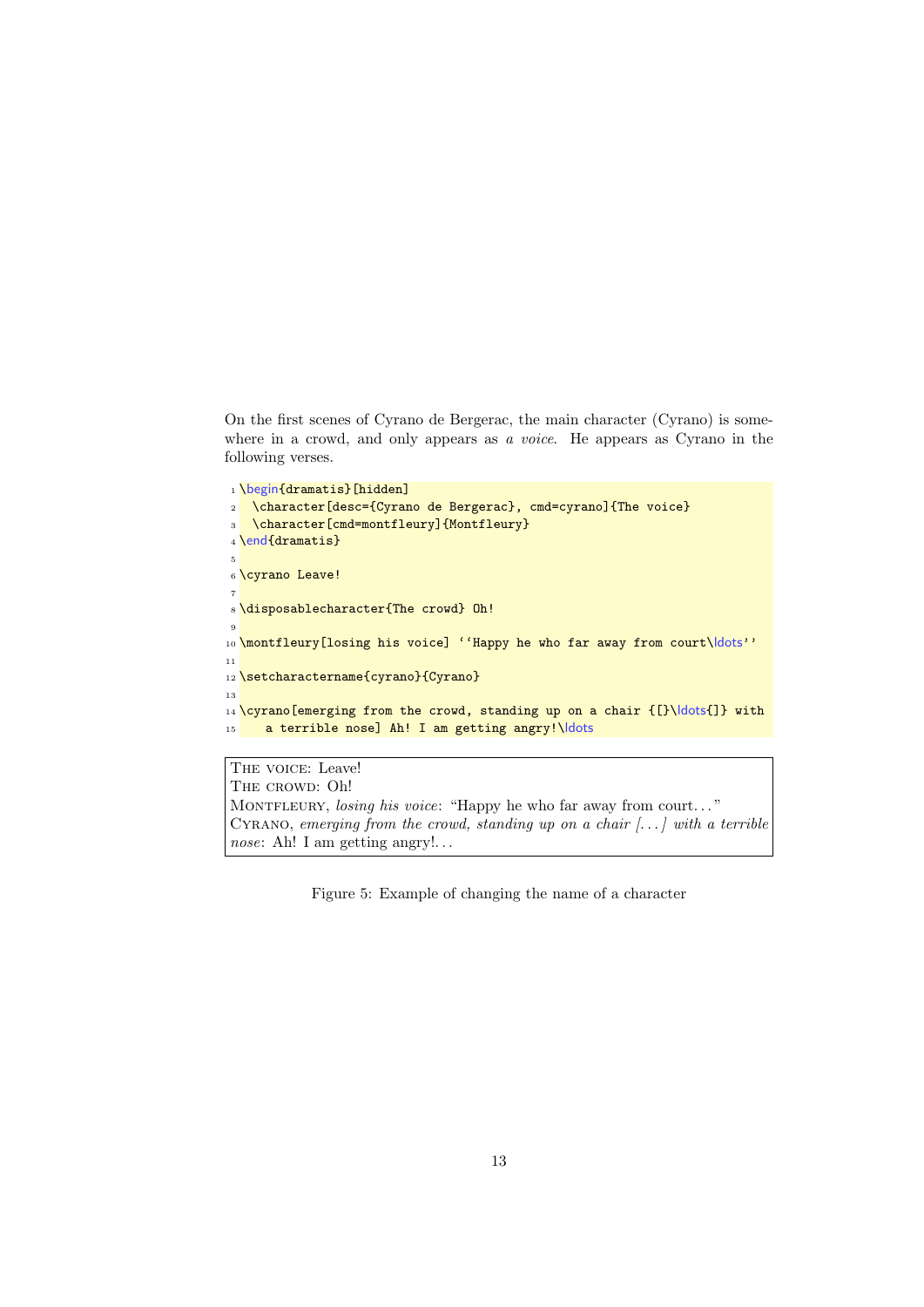#### <span id="page-13-1"></span>3.5.3 Lines

To introduce characters' lines, use the commands defined in the character definition (see the \character command, or the example in figure [2\)](#page-8-1).

Choose style Several styles are available, to typeset character's name and lines in different ways. Change the style by loading package using option characterstyle={ $\langle style\rangle$ } (available styles are bold, center, margin, simple, imprimerie-verse, imprimerie-prose). A few notes:

- Default style is simple.
- $\bullet$  imprimerie-verse and imprimerie-prose styles are French de facto standards for typesetting drama plays, respectively in verse and in prose, as defined by the Imprimerie nationale [\[1\]](#page-33-6).
- arden tries to mimick typesetting of the Arden Shakespeare series.
- bold needs a sans serif font to be defined (it should be done by default with latin alphabets, but must be done by hand with languages using non latin characters (greek, hindi, etc.)).

\speakswithoutdirection Customize style If available styles does not fit your need, you can also define \speakswithdirection your own one. To do so, you can redefine the following commands.

```
\verb|\speakswithoutdirection {{\langle name \rangle}}\speakswithdirection{⟨name⟩}{⟨direction⟩}
```
The first one (\speakswithoutdirection) is invoked to display a character's name to introduce its line. It takes one argument, which is the character's line. The second one (\speakswithdirection) is also invoked to display a character's name to introduce its line, but it takes a second argument, which is stage directions to be printed together with character's name.

See also section [3.6](#page-13-0) to see other ways to print stage directions.

#### <span id="page-13-0"></span>3.6 Stage directions

Let us begin with a warning: since we could not figure out a nice command name made from "stage directions", we used the French word *(didascalie)* to build up command names.

\did We define two ways to render stage directions: a short one, that is printed dida inline, and a long one, printed in its own paragraph. They act a bit like \$\formula\$ and  $\{\of{arccos}\$  for formulas. The first way is the command  $\ddot{\of{directions}\}$ . The second way is the environment dida.

\onstage Some stage directions are displayed centered under the scene or act definition (I often see it in classical drama, where the list of characters appearing in each scene is displayed that way). Command  $\onumber \{\text{directions}\}\$  can be used to display such information.

\pause As we often need to mark pauses in theater, we created the command \pause, which is a shortcut for \did{\GetTranslation{Pause}}.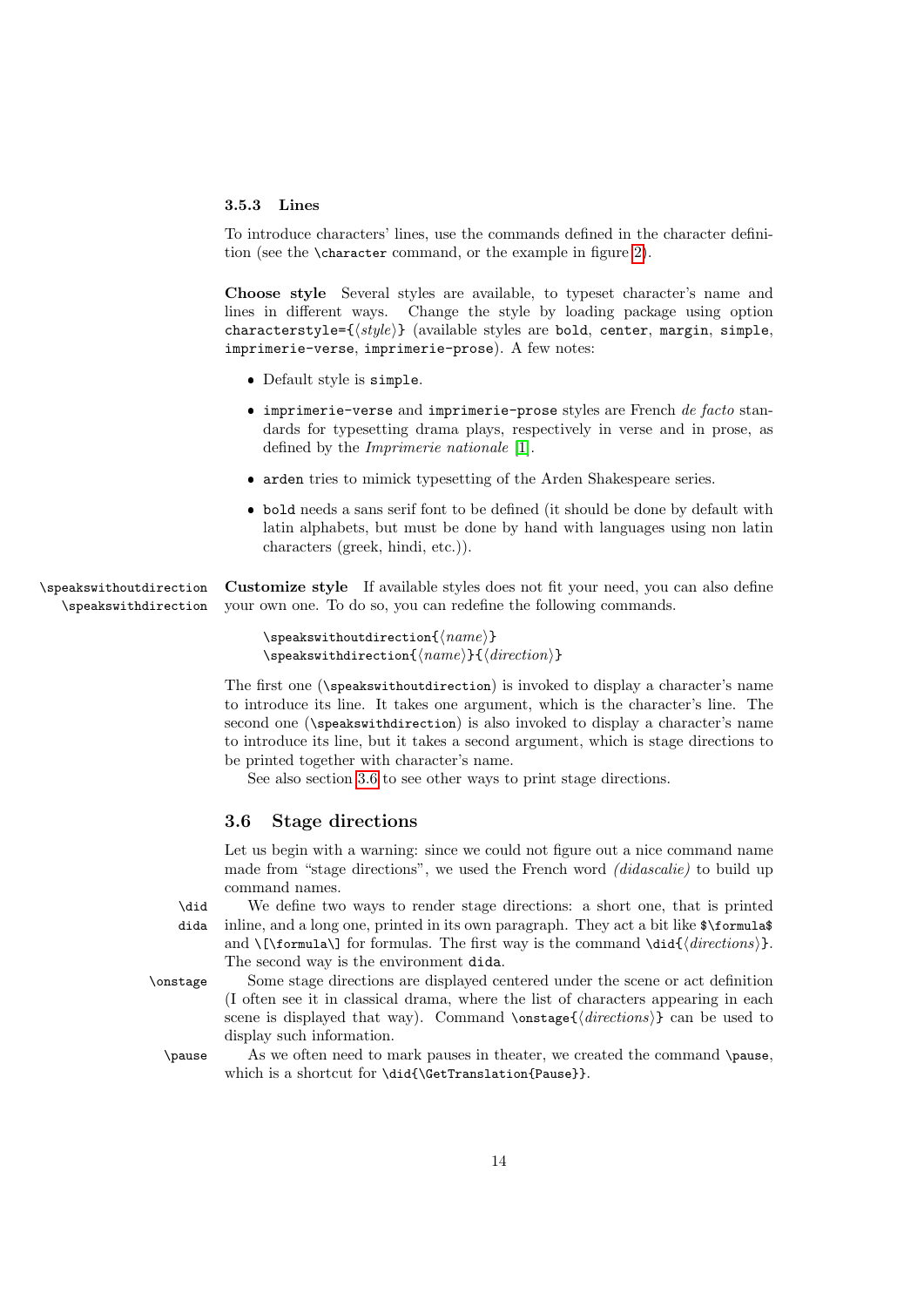#### <span id="page-14-0"></span>3.7 Splitting verses

When writing verses, it is sometimes useful to split a verse between two characters: the first character starts it in its line, and the second one finishes it in a second line. Visually, the start of the second line is vertically aligned to the end of the first line.

Warning: this is still experimental. I present several recipes to achieve this, but they all have their pros and cons.

\pauseverse The recipes presented below all implement macros \pauseverse and \resumeverse. \resumeverse Command \pauseverse is used at the end of the verse to be continued, while command \resumeverse is used at the beginning of the continuing verse. See figure [6](#page-15-0) (page [16\)](#page-15-0) for an example.

> When writing a play in verse, one can use a lot of those commands, which can be tedious because of their long names. So, defining "shortcuts" of those commands can be handy, as in the following example.

```
1 \newcommand {\pv} {\pauseverse}
```
#### \newcommand{\rv}{\resumeverse}

This is not done by default, because short command names are a scarce ressource in LAT<sub>EX</sub>, so, defining these commands by default might conflict with other packages, while most of thalie users will not use them.

#### 3.7.1 Which recipe should I use?

As I have already stated, there are several ways to achieve this, but none of them is perfect.

- $\bullet$  Do try the first recipe (section [3.7.2\)](#page-14-1). If it works, stick to it. Otherwise...
- If you do not mind loading the TikZ package, use it (section [3.7.4\)](#page-16-0). As far as I know, from a user point of view, it is the easiest recipe to use, with the less bugs. Otherwise. . .
- You can try building you own commands (section [3.7.3\)](#page-16-1). Otherwise. . .
- The last recipe (section [3.7.5\)](#page-17-3) always works. It is far less user-friendly, but it does the job.

#### <span id="page-14-1"></span>3.7.2 Recipe  $1:$  Pure  $\mathbb{P}\mathbb{T}_{F}X$

 Warning: I do not understand the code behind this feature. I copied-pasted code by David Carlisle<sup>[7](#page-14-2)</sup> without understanding it. There are probably bugs<sup>[8](#page-14-3)</sup>, but I won't be able to solve them.

The implemented macros \pauseverse and \resumeverse are written in pure  $\Delta E$ <sub>E</sub>X(without any external package). For backward compatibility reasons, this will remain the default implementation for some time...

\adjustverse If the character names are displayed on the same line as the verse, the lines are not aligned the way one would expect them to. To correct this, command \adjustverse{⟨length⟩} can be used to add an extra (possibly negative) space



<span id="page-14-2"></span><sup>7</sup>Originally written as an answer to a StackExchange question: see [https://tex.](https://tex.stackexchange.com/a/107727) [stackexchange.com/a/107727](https://tex.stackexchange.com/a/107727).

<span id="page-14-3"></span><sup>8</sup>One on them lead to the next recipe.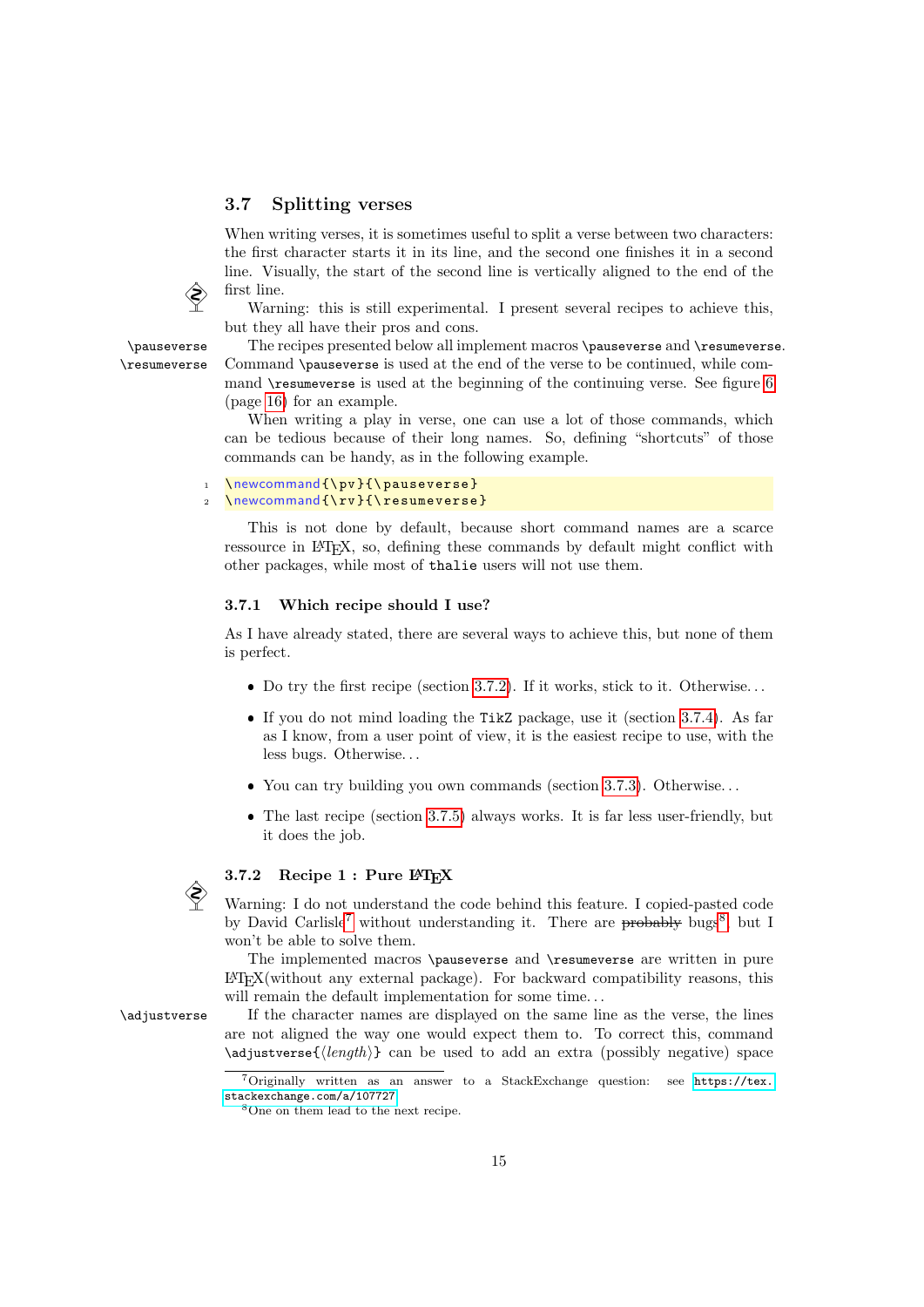```
1 \hermia
2 So is Lysander.\pauseverse
3
4 \theseus
5 \resumeverse In himself he is.
```
<span id="page-15-0"></span>

| So is Lysander. | HERMIA            |
|-----------------|-------------------|
|                 | <b>THESEUS</b>    |
|                 | In himself he is. |

Figure 6: Example of commands to split verse

```
1 \adjustverse{-7em}
2
3 \hermia
4 So is Lysander.\pauseverse
5
6 \theseus
7 \resumeverse In himself he is.
```

```
HERMIA: So is Lysander. THESEUS:
                              In himself he is.
```
Figure 7: Example of commands to adjust splitted verse

```
1 \hermia
2 So is Lysander.
3
4 \theseus
5 \phantom{So is Lysander.} In himself he is.
```

```
Hermia: So is Lysander.
THESEUS: In himself he is.
```
<span id="page-15-2"></span>Figure 8: Example of commands to split verse (using the \phantom command)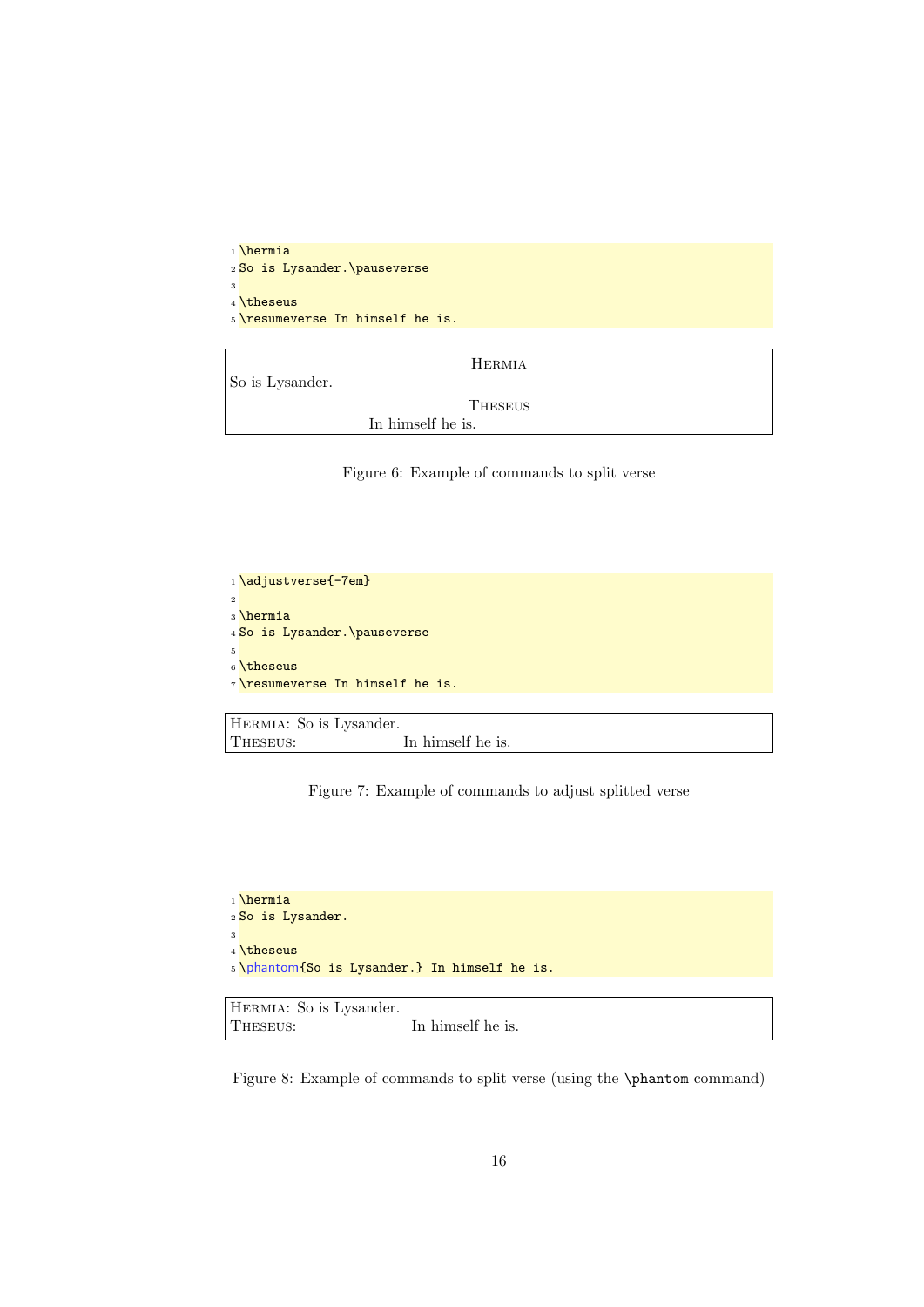when calling \resumeverse, to get a correct alignment. See figure [7,](#page-15-1) page [16,](#page-15-1) for an example of those three commands.

The young inexperienced fool<sup>[9](#page-16-2)</sup> who originally wrote those commands had not noticed that \adjustverse is needed because \resumeverse does not take into account the length of the character names, in styles where it appears on the same line as the verse. This (probably) won't be fixed, because some people might be using this, and fixing this might break their document.

If you encounter the same issue, you might prefer one of the other recipes.

# 3.7.3 Recipe 2 : With package hanging<br>
Warning: This is a do-it-yourself recipe.

<span id="page-16-1"></span>

The bug announced at the end of the previous recipe, has been spotted and partially corrected by egreg on StackExchange<sup>[10](#page-16-3)</sup>. He proposes the following code to fix this.

```
1 \ u s e p a c k a g e { h a n g i n g }
2
3 \newlength {\brokenverse}
4 \renewcommand *{\ speakswithoutdirection }[1]{ %
5 \settowidth {\brokenverse} {\textsc {#1}.}%
6 \ hangpara \{2\ parindent \{1\} noindent \ texts c \{ \#1\}. %
7}
8 \ m a k e a t l et t e r
9 \renewcommand {\resumeverse } {%
10 \ h s p a c e {\ @verseadjust } \ h s p a c e {\ dimexpr \ dimen \ @ne - \ brokenverse - 2 em }
11 \frac{1}{2}12 \makeatother
```
This code ignores the choosen style (it actually redesigns it), and it only works with lines without character directions. If needed, you should also define a \speakswithdirection command to implement the same feature.

#### <span id="page-16-0"></span>3.7.4 Recipe 3 : With package TikZ

As far as I know, this recipe is the best one, from a user point of view. But it loads the TikZ package, which is a huge package to implement such a tiny feature<sup>[11](#page-16-4)</sup>.

```
\ u s e p a c k a g e { tikz }
2 \ usetikzlibrary { tikzmark }
3 \ usetikzlibrary { math }
   \ n e w c o u n t er { thalieverse }
5 \ tikzset { tikzmark suffix = -\ thethalieverse }%
6 \renewcommand {\ pauseverse }{%
7 \ step counter { thalieverse }
8 \tikzmark{thaliepauseverse}
9 }
10 \renewcommand {\resumeverse } {%
11 \tikzmark {thalieresumeverse }%
12 \ iftikzmark { thaliepauseverse } {%
```
<span id="page-16-2"></span> $\overline{9}_{\mathrm{Me...}}$ 

<span id="page-16-4"></span><span id="page-16-3"></span> $^{10}\mathrm{https://tex.star.}x.$ rtackexchange.com/a/545326

 $11$ In French, we would say: "Un marteau-pilon pour écraser une mouche" (a far too heavy solution for a tiny problem).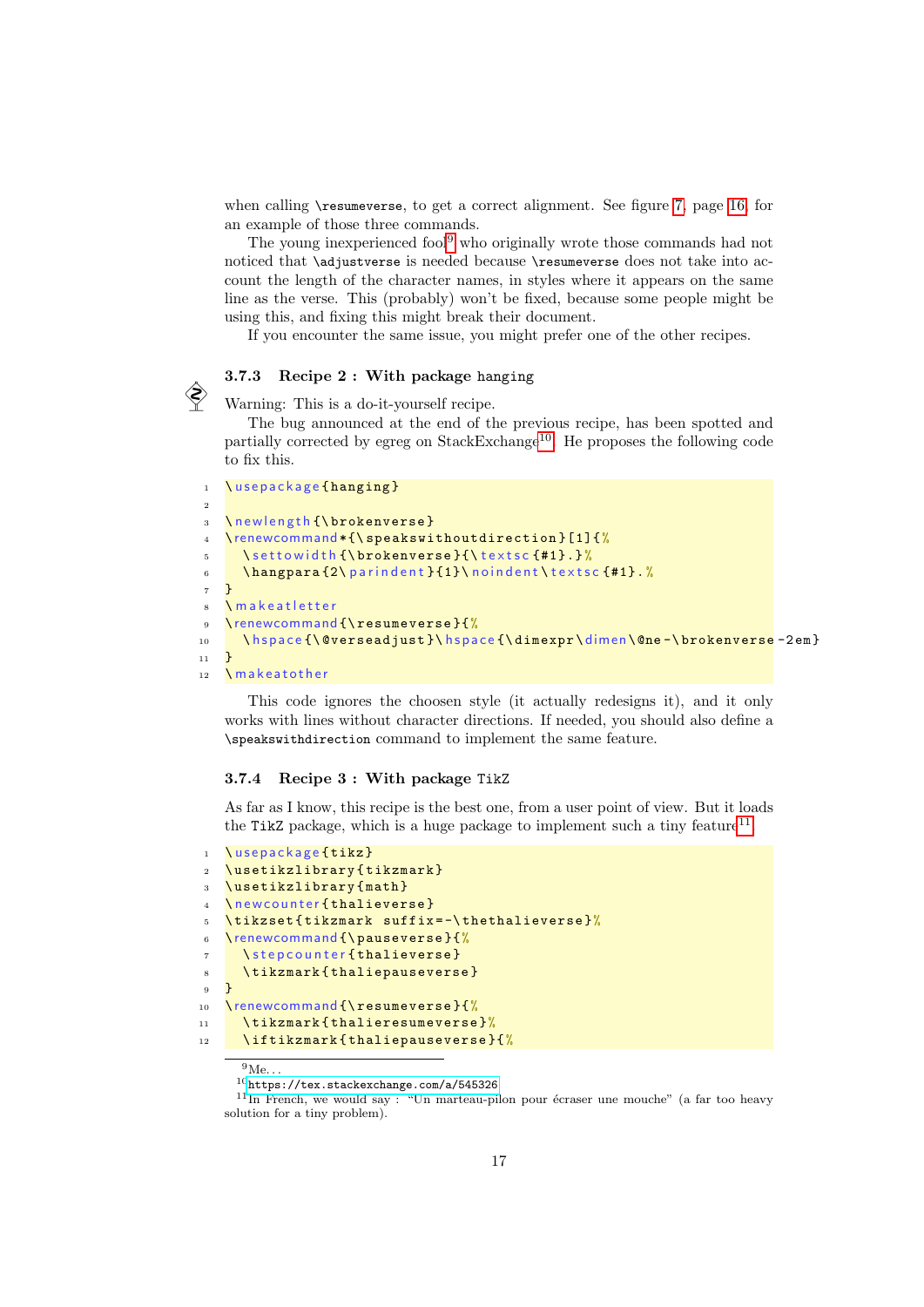```
13 \ begin{tikzpicture}[remember picture]%
14 \% Uncomment to see "pause" and "resume" tikz marks.
15 %\draw [ overlay, green, ultra thick] (pic cs: thaliepauseverse) -- (pic cs: th
16 \tikzmath{
17 coordinate \c;
18 \qquad \qquad \csc(1) = (\text{pic cs:thaliepauseverse)};19 \{ c2 = (pic cs:thalieresumeverse) \}20 \sqrt{\width} = max(0, \sqrt{cx1 - \sqrt{cx2}});21 }
22 % Set opacity to 1 to see the space
23 \sqrt{ \frac{1}{2} \sqrt{ \frac{1}{2} \sqrt{ \frac{1}{2} \frac{1}{2} \frac{1}{2} \frac{1}{2} \frac{1}{2} \frac{1}{2} \frac{1}{2} \frac{1}{2} \frac{1}{2} \frac{1}{2} \frac{1}{2} \frac{1}{2} \frac{1}{2} \frac{1}{2} \frac{1}{2} \frac{1}{2} \frac{1}{2} \frac{1}{2} 
24 \end { tikzpicture }%
25 } { } %
26 }
```
This recipe is implemented in the [examples/henry.tex](https://framagit.org/spalax/thalie/-/blob/main/examples/henry.tex) file in the repository of this project.

#### <span id="page-17-3"></span>3.7.5 Recipe 4 : With \phantom{}

At last, if nothing else workd, this feature can also be implemented using the \phantom command (see figure [8](#page-15-2) for an example, page [16\)](#page-15-2). It is far less userfriendly, but it is also less error prone. Choose wisely. . .

## <span id="page-17-0"></span>4 Localization and Internationalization

#### <span id="page-17-1"></span>4.1 Localization

Language cannot be defined directly in this package. Instead, the language currently used by babel or polyglossia is used to translate the following words (with or without capital letter, singular or plural): play, act, scene, interlude, pause, curtain.

If the option for your language does not  $exist^{12}$  $exist^{12}$  $exist^{12}$ , or if you want to change the default words used here, you can set your own translation using command \DeclareTranslation (see the translations package for more information). For instance use **\DeclareTranslation{Spanish}{Curtain}{Tel\'on}** for Spanish<sup>[13](#page-17-5)</sup>.

See section [4.3](#page-18-0) for the list of supported languages.

#### 4.1.1 Common translations

Commands defined here are shorter versions of strings commonly translated. For instance, \playname is a shortcut for \GetTranslation{Play}, \actname is a shortcut for \GetTranslation{Act}, and so on.

#### <span id="page-17-2"></span>4.2 Non-latin alphabets

This package should work with languages using non-latin alphabets (greek, hindi, etc.). However, here are a few remarks.

\playname \actname \scenename \interludename \pausename \curtainname

<span id="page-17-4"></span> $12$ You can also send me the translation for your language, to improve this package.

<span id="page-17-5"></span><sup>13</sup>I may be wrong: I cannot speak Spanish.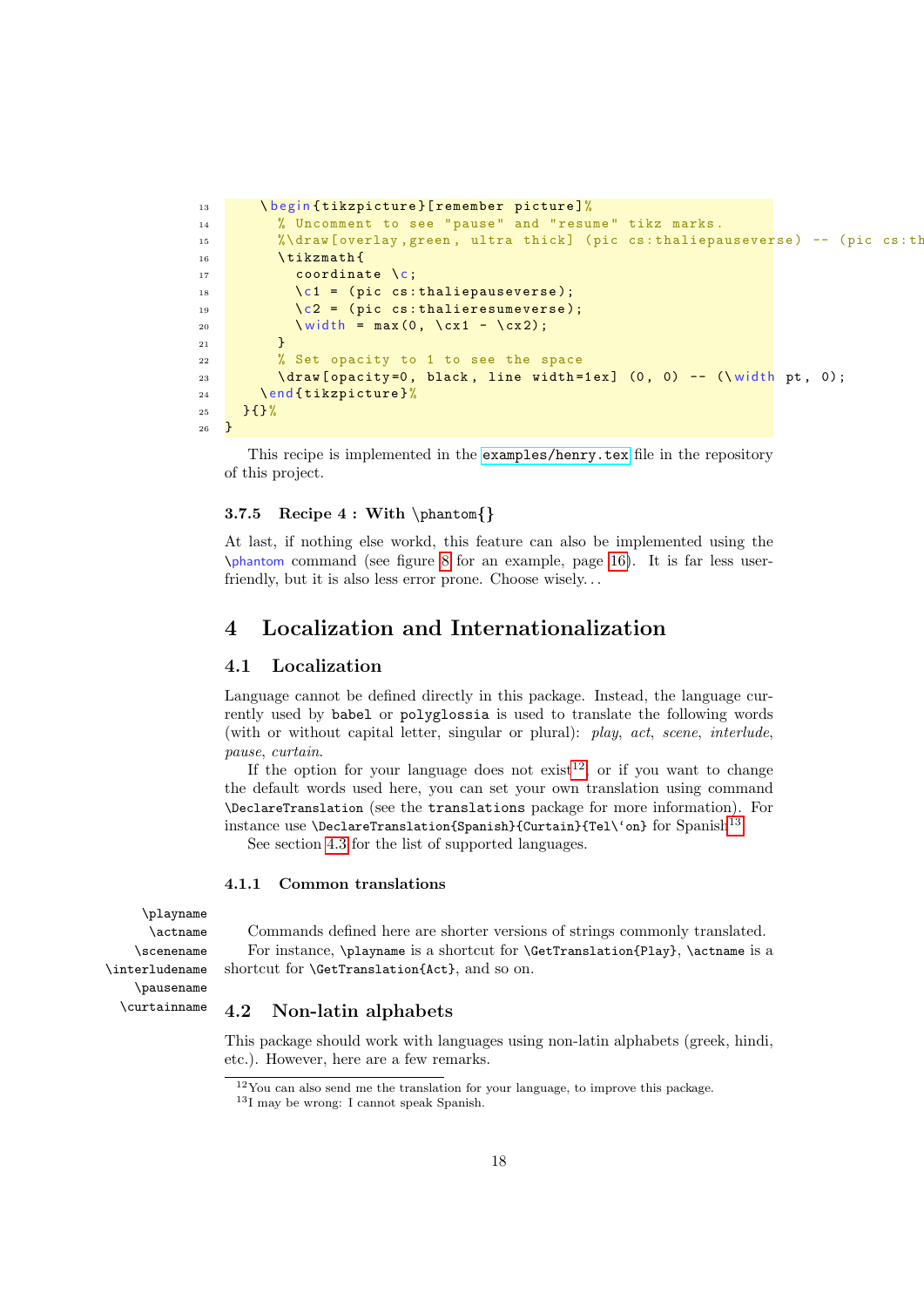The bold character style (see section [3.5.3\)](#page-13-1) can only be used if a sans serif font has been defined. For instance, for hindi, you might write in the preamble: \newfontfamily\hindifontsf{Noto Sans Devanagari}.

#### <span id="page-18-0"></span>4.3 Language specific comments

The following languages are available:

- English,
- French,
- German,
- Italian.

#### 4.3.1 English

 The arden character style tries to mimick the typestting of the Arden Shakespeare series.

#### 4.3.2 French

- The imprimerie-verse and imprimerie-prose character styles implements the French de facto standards for typesetting drama plays, respectively in verse and in prose, as defined by the Imprimerie nationale [\[1\]](#page-33-6).
- The same book ([\[1\]](#page-33-6)) states that act numbers should be typeset in capital roman numerals (which is done by default with thalie), and that scene numbers should be typeset in small capital roman numerals, which is not the default, but can be achieved by adding the following line in the preamble: \renewcommand{\thescene}{\textsc{\roman{scene}}}.

#### 4.3.3 Other languages

I do not know anything related to other languages. If you have interesting advice for those languages that you would like to share (preferably with a reference to a reliable source), I would be happy to add them to this list!

### <span id="page-18-1"></span>5 Examples

#### <span id="page-18-2"></span>5.1 Characters' lines

#### 5.1.1 Introduce lines of several characters at the same time.

Since \disposablecharacter can display arbitrary text using the style of character names, it can be used to render a custom text when two characters are speaking together.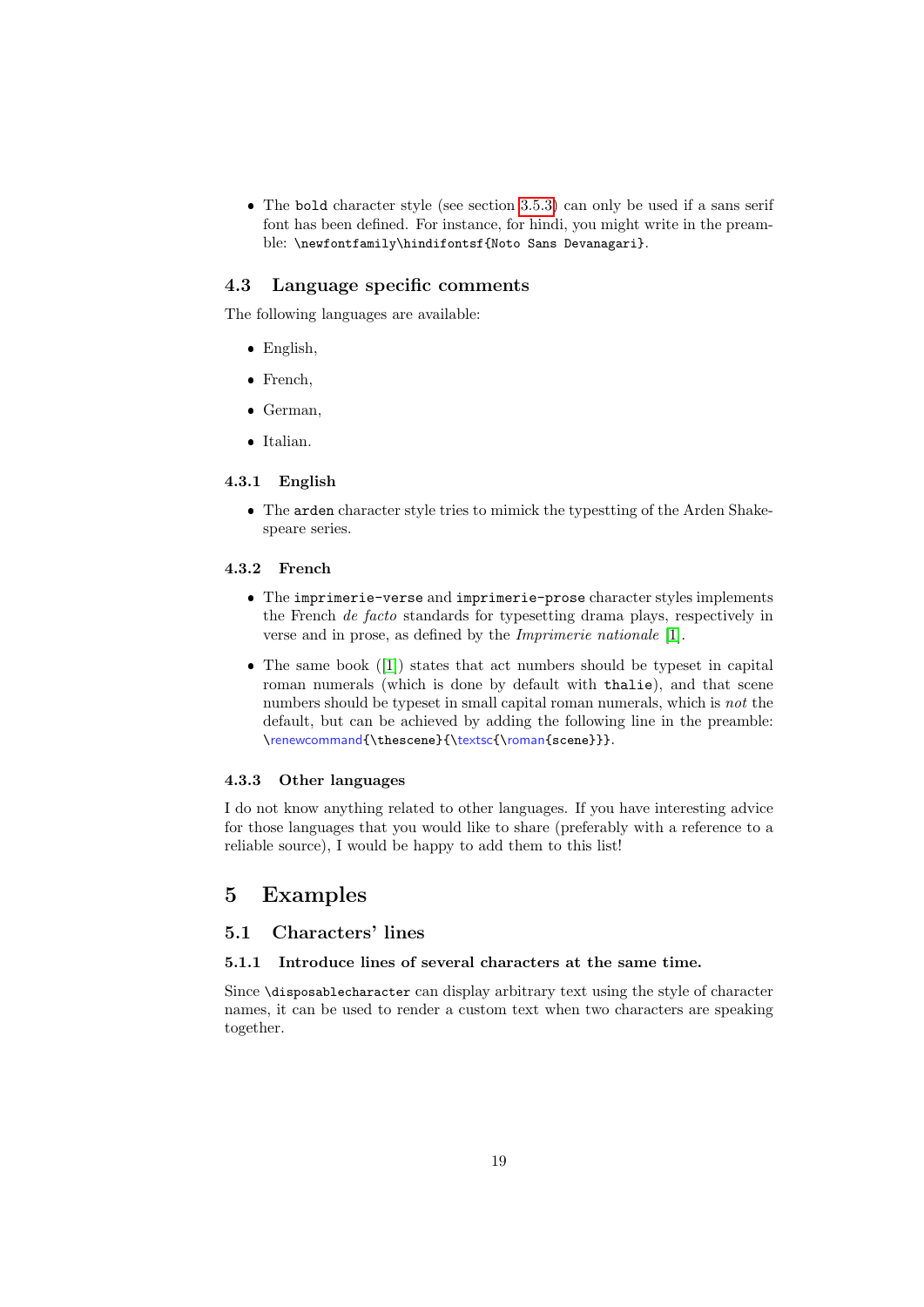```
1 \bob
2 Let's open it.
3
4 \disposablecharacter{\alicename and \evename}
5 No!
```

```
Bob: Let's open it.
Alice and Eve: No!
```
#### 5.1.2 Add a footnote on a character name

Adding a footnote on the character name introducing its line cannot be done on the character command defined by the dramatis personæ. Instead, the \disposablecharacter command can be used instead.

```
1 \disposablecharacter {\alicename\footnote {An interesting note.}}
2 Hello, world!
```
#### 5.1.3 Add a footnote in a stage direction

Footnote must be protected to be included in stage directions.

```
1 \cyrano [clapping his hands\protect\footnote{An interesting footnote.}]
2 One !
```
#### <span id="page-19-0"></span>5.2 Headers and footers

By default, with the article class, the header of the left page contains the play name, and the header of the right page contains the act number.

#### 5.2.1 Act number on left, scene number on right

```
1 \renewcommand {\actmark } [1] {%
2 {\ {\rm Mark both}\ {\rm (MakeUopercase\ {\rm (detTranslation\ }Act\ {\rm )}\ \ {\rm theact}\ \ {\rm \#1}\ {\rm \}} }\overline{3} }
4 \renewcommand {\ scenemark }[1]{ %
5 {\markright{\MakeUppercase{\GetTranslation{Scene}}\\thescene\#1}}%
6 }
```
#### 5.2.2 Play name of left, act and scene name on right

```
1 \ u s e p a c k a g e { f a n c y h d r }
2 \pagestyle {fancy}
3 \ \text{S}4 \ fancyhead [ RO ]{%
5 \textit {\MakeUppercase {%
6 \ GetTranslation {Act} \theact {}, %
       \Set{+ \Set{8 }}%
9 }
10 \fancyhead [LE] {\leftmark }
```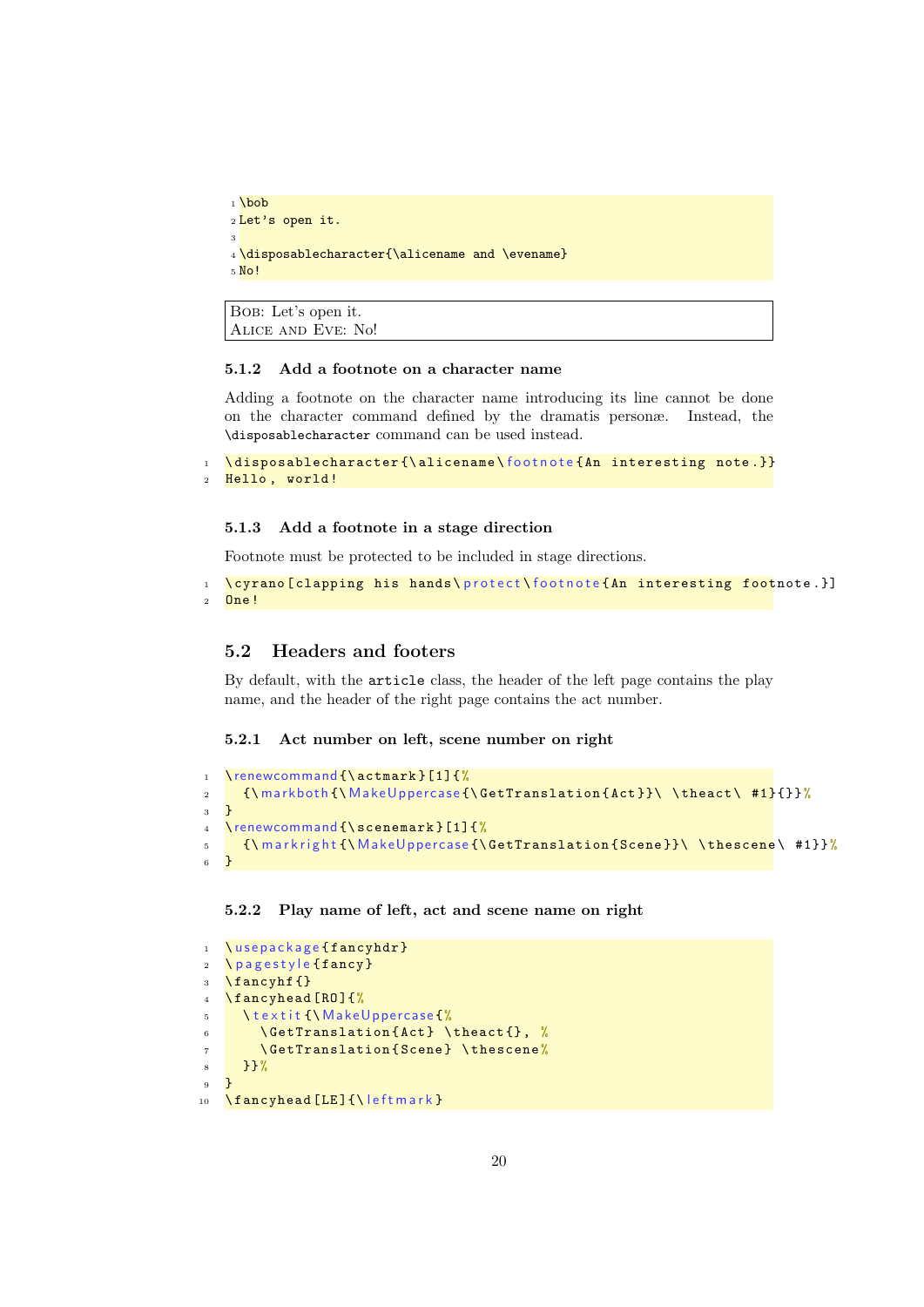## <span id="page-20-0"></span>6 Implementation

#### <span id="page-20-1"></span>6.1 Required packages

Loading some packages.

```
1 % Options
2 \RequirePackage{pgfkeys}
3 % Chapters, sections, etc
4 \RequirePackage{etoolbox}
5 \RequirePackage{suffix}
6 % Dramatis person\ae{} is written using a table.
7 \RequirePackage{tabularx}
8 % Handling spaces after having introduced characters' lines.
9 \RequirePackage{xspace}
```
## <span id="page-20-2"></span>6.2 Localization

Use translations. Translations are defined in the dicts/thalie-<LANGUAGE>.trsl files.

```
10 \RequirePackage{translations}
11 \LoadDictionary{thalie}
12 \LoadDictionaryFor{fallback}{thalie}
```
#### <span id="page-20-3"></span>6.3 Obsolete localization commands

```
\playname
     \actname
    \scenename
14 \newcommand{\actname}{\GetTranslation{Act}}
\interludename
15 \newcommand{\scenename}{\GetTranslation{Scene}}
  \curtainname 16 \newcommand{\interludename}{\GetTranslation{Interlude}}
    \pausename 17\newcommand{\curtainname}{\GetTranslation{Curtain}}
               Shorter versions of commonly translated strings.
               13 \newcommand{\playname}{\GetTranslation{Play}}
                18 \newcommand{\pausename}{\GetTranslation{Pause}}
```
#### <span id="page-20-4"></span>6.4 Sectioning

6.4.1 Headears, footers, counters, etc.

```
playmark
Define commands \playmark, \actmark and \scenemark, which are involved in head-
  actmark
ers and footers definition.
scenemark
          19 \newcommand{\playmark}[1]{%
           20 \markboth{\MakeUppercase{#1}}{}%
           21 }
           22 \newcommand{\actmark}[1]{%
           23 \markright{\MakeUppercase{%
           24 \GetTranslation{Act}\ \theact%
           25 \ifdefempty{#1}{}{: #1}%
           26 }}%
           27 }
           28 \newcommand{\scenemark}[1]{%
           29 }
  theplay
Defines counters for plays, acts and scenes, and the associated labels (\theplay,
   theact
 thescene
           \theact, \thescene).
```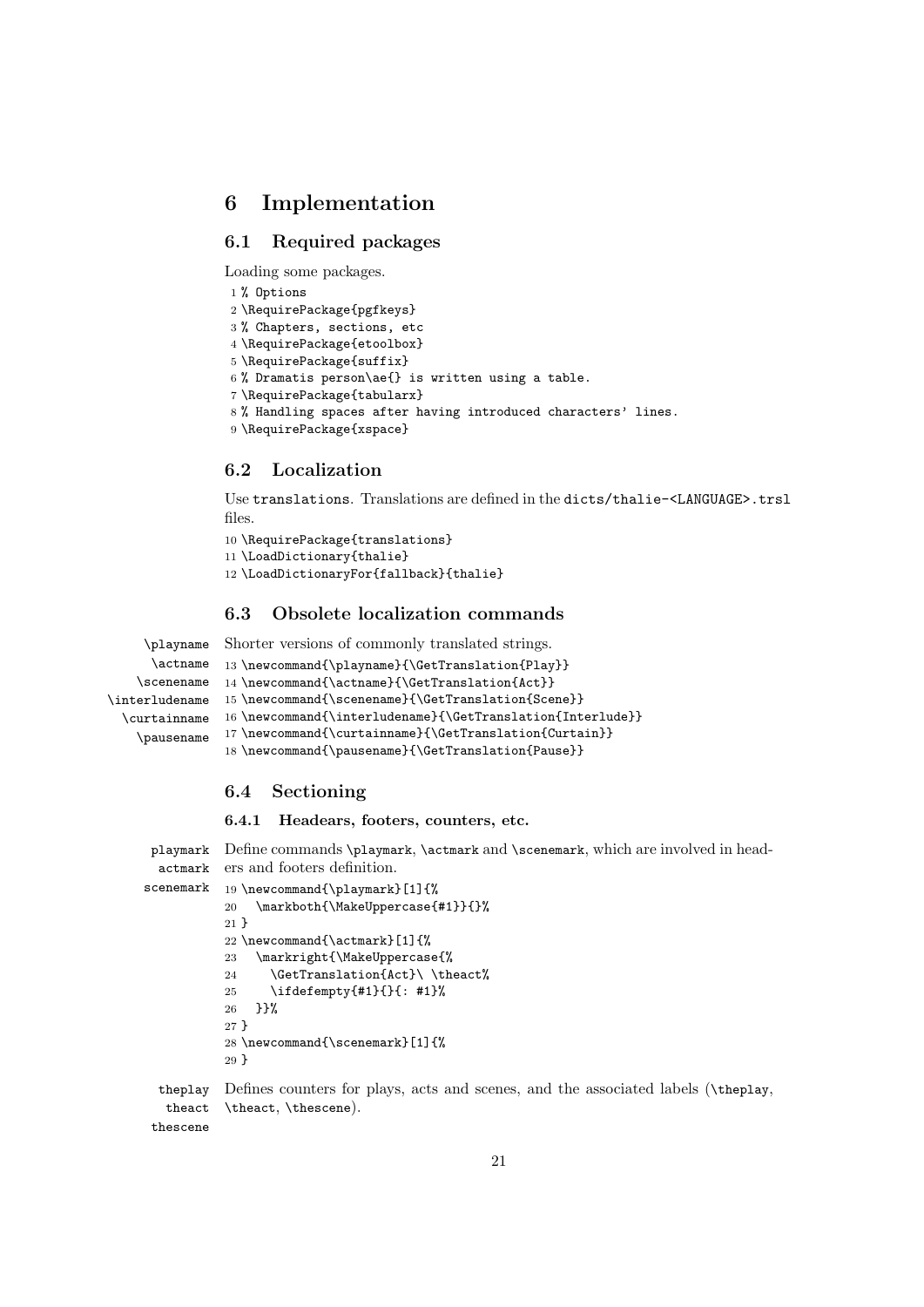```
30 \newcounter{play}
31 \verb|\renewcommand{{\theplay}}{{\arabic{play}}32 \newcounter{act}[play]
33 \renewcommand{\theact}{\Roman{act}}
34 \newcounter{scene}[act]
35 \renewcommand{\thescene}{\arabic{scene}}
```
#### 6.4.2 Styles

Style difinition. Command \@displaytitle is later used by commands \play, \act and **\scene** (and their starred version) to typeset the title.

```
36 \newcommand{\@displaytitle}[3]{
37 % Arguments:
38 % - Style
39 \frac{\gamma}{4} - Label (none = not in toc)
40 % - Title
41 \ifdefstring{#1}{center}{
42 \begin{center}
43 \textsc{#2}
44
45 #3
46 \end{center}
47 }{\ifdefstring{#1}{bigcenter}{
48 \begin{center}
49 \Large
50 \textsc{#2}
51
52 #3
53 \end{center}
54 }{\ifdefstring{#1}{box}{
55 \begin{center}
56 \framebox{\begin{minipage}{0.7\textwidth}
57 \begin{center}
58 \Large \bfseries
59 \vspace{0.5em}
60
61 #2
62 \ifboolexpr{test{\ifstrempty{#3}} or test{\ifstrempty{#2}}}{}{---}
63 #3
64
65 \vspace{0.5em}
66 \end{center}
67 \end{minipage}}
68 \end{center}
69 \vspace{1em}
70 }{}}}
71 }
```
#### 6.4.3 Sectioning commands

Some general commands to handle clearing pages, and table of contents.

```
72 \newcommand\@clearpage[1]{%
```

```
73 % Clear page if necessary
```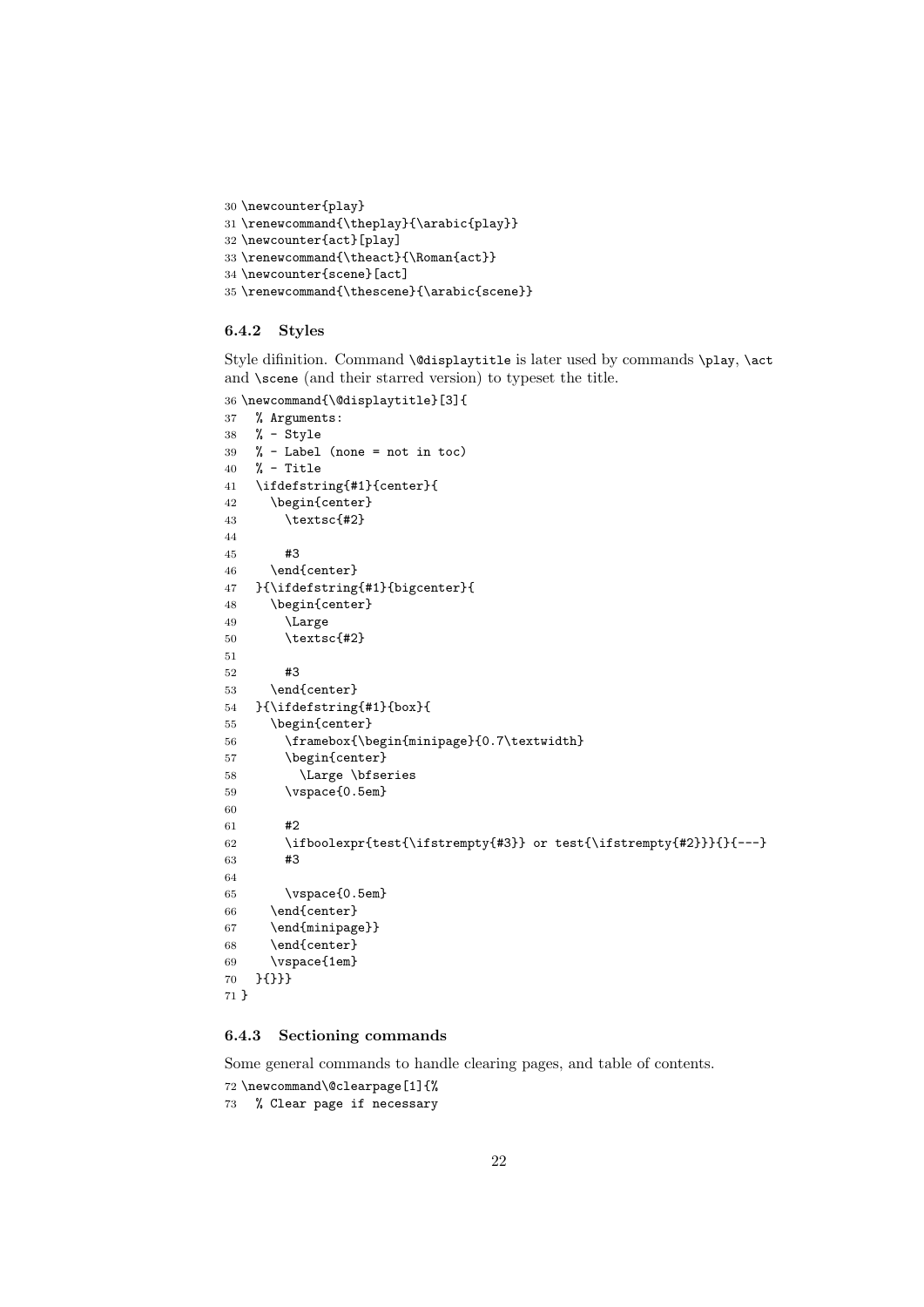```
74 \ifboolexpr{test{\ifdefstring{#1}{part}} or test{\ifdefstring{#1}{chapter}}}{
75 \cleardoublepage
76 \thispagestyle{empty}
77 }{}
78 }
79
```
\play Define sectioning commands to introduce plays. As for \ section (and other) sec-\play\* tioning command, the starred version does the same, excepted that nothing is written in the table of content.

```
80 \newcommand{\play}[2][]{%
81 \refstepcounter{play}
82 \ifstrempty{#1}{
83 \def\@short{#2}
84 }{
85 \def\@short{#1}
86 }
87 \@clearpage{\@playlevel}
88 \playmark{\@short}
89 \addcontentsline{toc}{\@playlevel}{\@short}
90 \ifdefstring{\@playstyle}{custom}{
91 \customplay{\theplay}{#2}
92 }{
93 \@displaytitle{\@playstyle}{}{#2}
94 }
95 }
96 \WithSuffix\newcommand\play*[1]{%
97 \@clearpage{\@playlevel}
98 \ifdefstring{\@playstyle}{custom}{
99 \customplay*{#1}
100 }{
101 \@displaytitle{\@playstyle}{}{#1}
102 }
103 }
```
\act Define commands to introduce acts.

```
\act* 104 \newcommand{\act}[2][]{%
        105 \refstepcounter{act}
        106 \ifstrempty{#1}{
        107 \def\@short{#2}<br>108 \espaysed to 108 \eft\$ \eft\$ \eft\$ \eft\$ \eft\$ \eft\$ \eft\$ \eft\$ \eft\$ \eft\$ \eft\$ \eft\$ \eft\$ \eft\$ \eft\$ \eft\$ \eft\$ \eft\$ \eft\$ \eft\$ \eft\$ \eft\$ \eft\$ \eft\$ \eft\$ \eft\
        108 }{
        109 \def\@short{#1}
        110 }
        111 \ifdefempty{\@short}{
        112 \def\@label{\GetTranslation{Act} \theact{}}
        113 }{
        114 \def\@label{\GetTranslation{Act} \theact{}\xspace: }
        115 }
        116 \@clearpage{\@actlevel}
        117 \actmark{\@short}
        118 \addcontentsline{toc}{\@actlevel}{\@label\@short}
        119 \ifdefstring{\@actstyle}{custom}{
        120 \customact{\theact}{#2}
        121 }{
```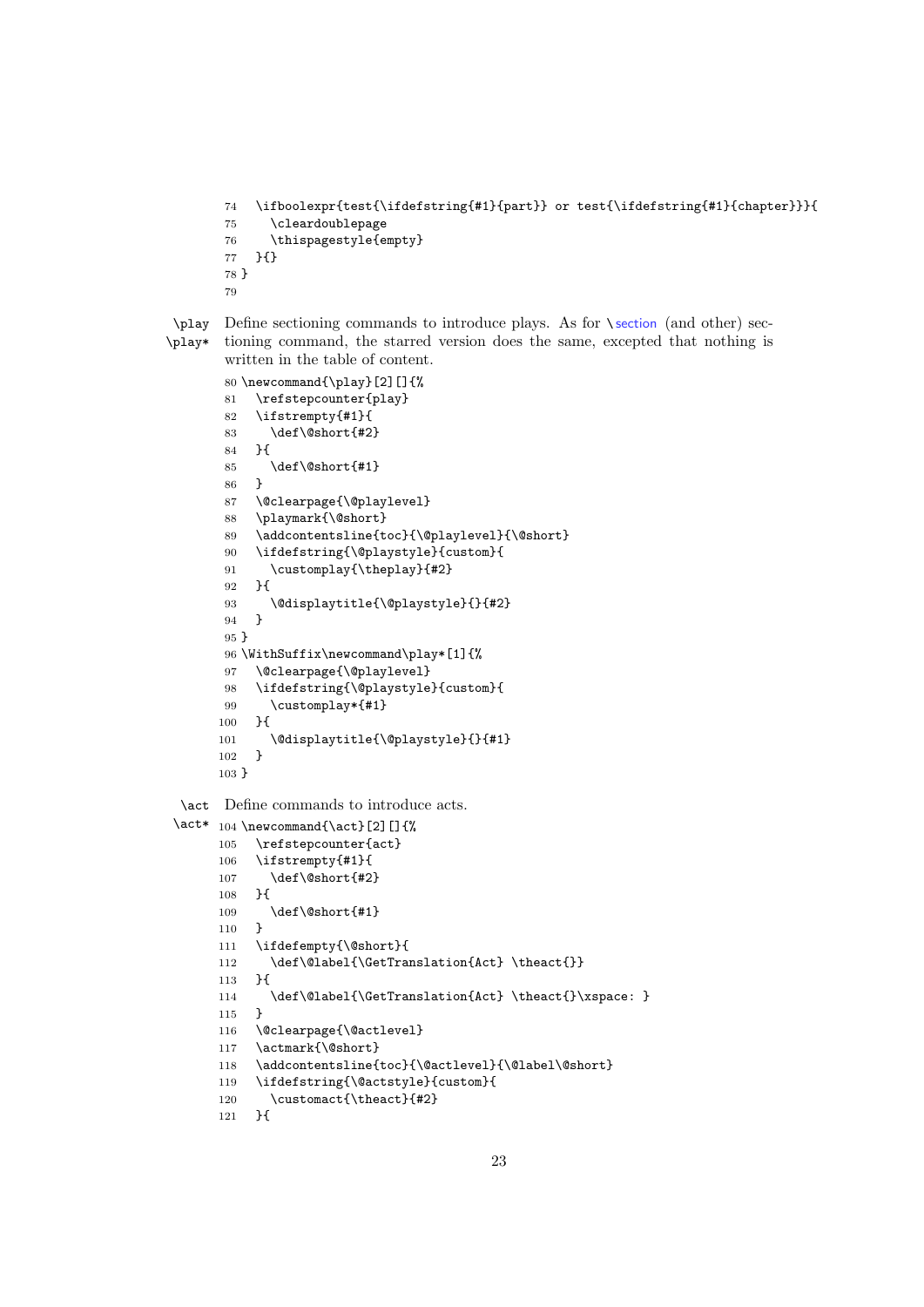```
122 \@displaytitle{\@actstyle}{\GetTranslation{Act} \theact}{#2}
123 }
124 }
125 \WithSuffix\newcommand\act*[1]{%
126 \@clearpage{\@actlevel}
127 \ifdefstring{\@actstyle}{custom}{
128 \customact*{#1}
129 }{
130 \@displaytitle{\@actstyle}{}{#1}
131 }
132 }
```
\scene Define commands to introduce scenes.

```
\scene*
133 \newcommand{\scene}[2][]{%
       134 \refstepcounter{scene}
       135 \ifstrempty{#1}{
       136 \def\@short{#2}
       137 }{
       138 \def\@short{#1}
       139 }
       140 \ifdefempty{\@short}{
       141 \def\@label{\GetTranslation{Scene} \thescene{}}<br>142 \f
       142 }{
       143 \def\@label{\GetTranslation{Scene} \thescene{}\xspace: }
       144 }
       145 \@clearpage{\@scenelevel}
       146 \scenemark{\@short}
       147 \addcontentsline{toc}{\@scenelevel}{\@label\@short}
       148 \ifdefstring{\@scenestyle}{custom}{
       149 \customscene{\thescene}{#2}
       150 }{
       151 \@displaytitle{\@scenestyle}{\GetTranslation{Scene} \thescene}{#2}
       152 }
       153 }
       154 \WithSuffix\newcommand\scene*[1]{%
       155 \@clearpage{\@scenelevel}
       156 \ifdefstring{\@scenestyle}{custom}{
       157 \customscene*{#1}
       158 }{
       159 \@displaytitle{\@scenestyle}{}{#1}<br>160 }
       160 }
       161 }
```
\interlude Define commands to introduce interludes.

```
\interlude* 162 \newcommand{\interlude}[2][]{%
           163 \ifstrempty{#1}{
           164 \def\@short{#2}<br>165 \}
           165 }{
           166 \def\@short{#1}
           167 }
           168 \ifdefempty{\@short}{
           169 \def\@label{\GetTranslation{Interlude}}
            170 }{
            171 \def\@label{\GetTranslation{Interlude}\xspace: }
```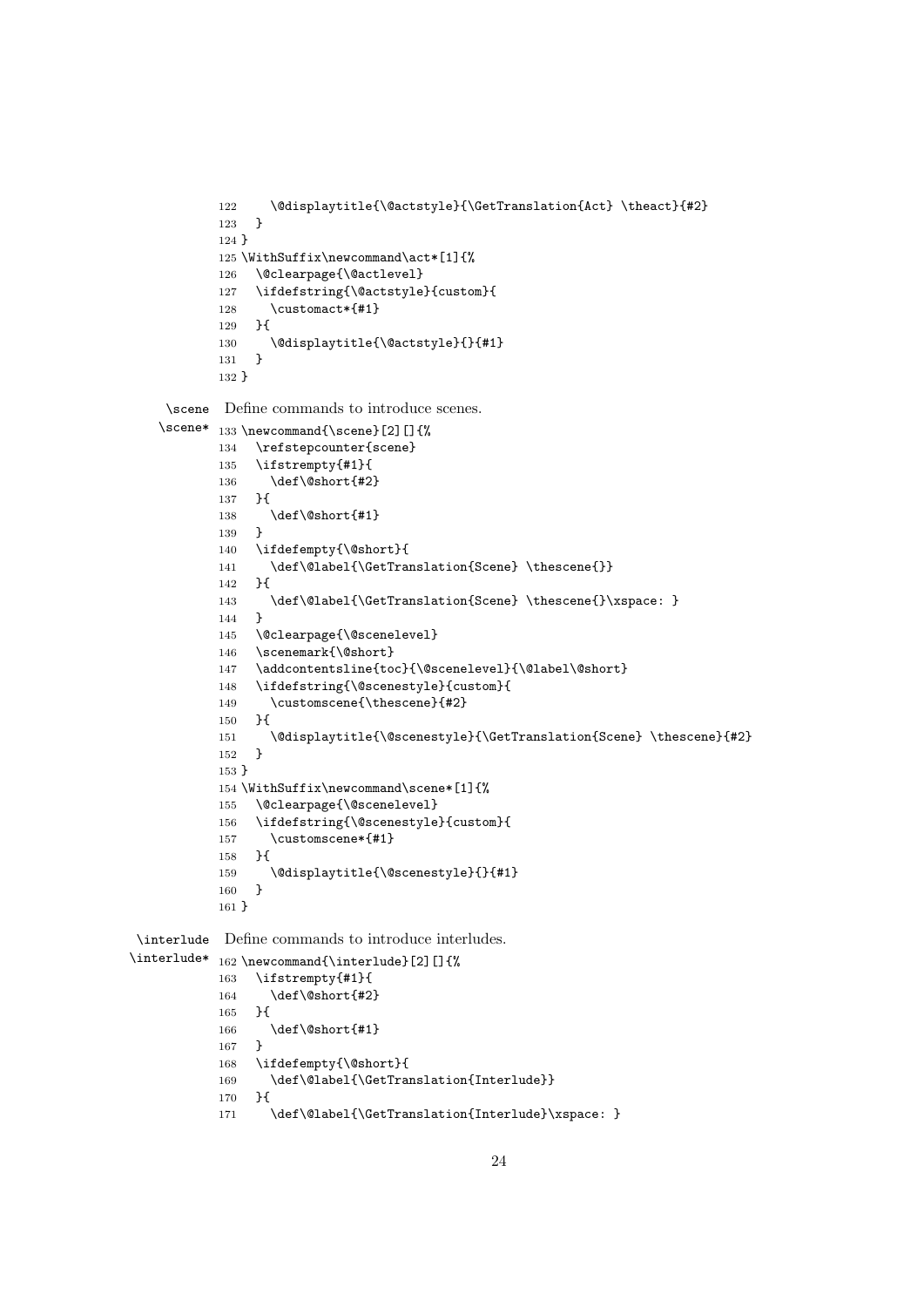```
172 }
173 \ifdefstring{\@interludelevel}{play}{
174 \@clearpage{\@playlevel}
175 \playmark{\@short}
176 \addcontentsline{toc}{\@playlevel}{\@label\@short}
177 \@displaytitle{\@playstyle}{\GetTranslation{Interlude}}{#2}
178 }{\ifdefstring{\@interludelevel}{act}{
179 \@clearpage{\@actlevel}
180 \actmark{\@short}
181 \addcontentsline{toc}{\@actlevel}{\@label\@short}
182 \@displaytitle{\@actstyle}{\GetTranslation{Interlude}}{#2}
183 }{% \@interludelevel is scene
184 \@clearpage{\@scenelevel}
185 \scenemark{\@short}
186 \addcontentsline{toc}{\@scenelevel}{\@label\@short}
187 \@displaytitle{\@scenestyle}{\GetTranslation{Interlude}}{#2}
188 }}
189 }
190 \WithSuffix\newcommand\interlude*[1]{%
191 \ifdefstring{\@interludelevel}{play}{
192 \@clearpage{\@playlevel}
193 \@displaytitle{\@playstyle}{\GetTranslation{Interlude}}{#1}
194 }{\ifdefstring{\@interludelevel}{act}{
195 \@clearpage{\@actlevel}
196 \@displaytitle{\@actstyle}{\GetTranslation{Interlude}}{#1}
197 }{% \@interludelevel is scene
198 \@clearpage{\@scenelevel}
199 \@displaytitle{\@scenestyle}{\GetTranslation{Interlude}}{#1}
200 }}
201 }
```
#### 6.4.4 Curtain

\curtain Used to mark the end of an act. Prints "curtain" centered in its own line.

```
202 % Curtain
203 \newcommand\curtain{
204 \begin{center}
205 \Large\textsc{\GetTranslation{Curtain}}
206 \end{center}
207 }
```
#### <span id="page-24-0"></span>6.5 Characters

#### 6.5.1 Spacing

Add (or not) an  $\backslash$ backslash\$xspace command at the end of character names, depending on the xspace package option.

```
208 \newcommand{\@maybexspace}{%
209 \if@xspace%
210 \quad \{xspace\}211 \foralli%
212 }
```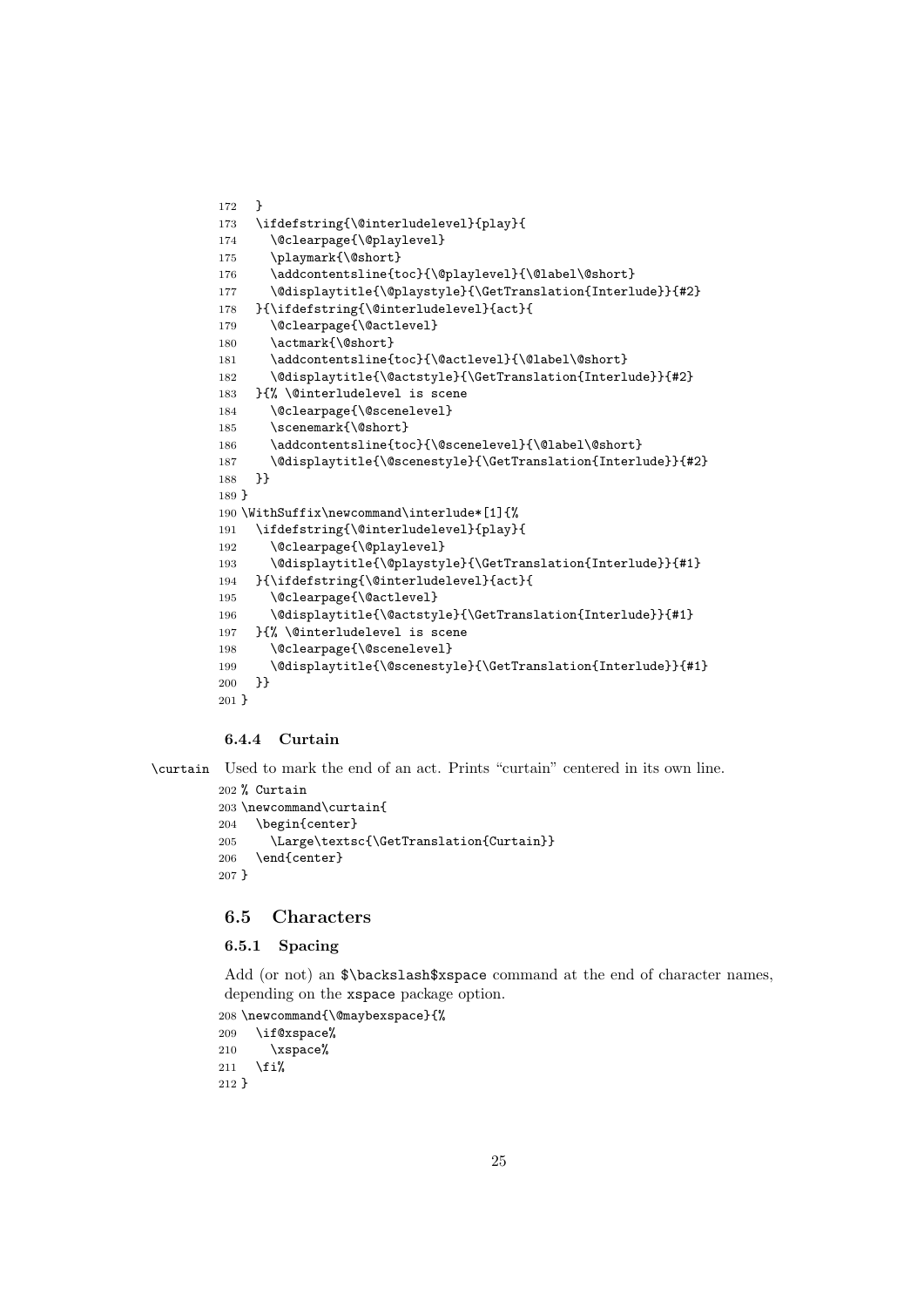#### 6.5.2 Characters' line

Define the command **\@speaks**, wich introduce a character's line. It is not meant to be used by user, but will be used by further commands. It takes two arguments: the character's name, and optionally, a stage direction.

```
213 \newcommand{\@speaks}[2][]{%
214 \ifstrempty{#1}{%
215 \speakswithoutdirection{#2}%
216 }{%
217 \speakswithdirection{#2}{#1}%
218 }\@maybexspace%
219 }
```
\speakswithdirection Definition of styles for introducing characters' lines. These commands can be \speakswithoutdirection overloaded by user.

```
220 \newenvironment{@smallcenter}
221 {\par\smallskip\centering}
222 {\par\nopagebreak\ignorespacesafterend}
223 \providecommand{\speakswithdirection}{}
224 \providecommand{\speakswithoutdirection}{}
225 \newcommand{\@setcharacterstyle}[1]{
226 \ifstrequal{#1}{bold}{%
227 % Bold style
228 \renewcommand\speakswithdirection[2]{%
229 \noindent%
230 {\bfseries\sffamily ##1} \emph{(##2)}\xspace:%
231 }
232 \renewcommand\speakswithoutdirection[1]{%
233 \noindent%
234 {\bfseries\sffamily ##1\xspace:}%
235 }%
236 }{}%
237 \ifstrequal{#1}{center}{%
238 % Center style
239 \renewcommand\speakswithdirection[2]{%
240 \begin{center}%
241 \textsc{##1},\\\emph{##2}%
242 \end{center}%
243 \parfrac{\text{per}}{\text{per}}{\text{per}}<br>244 }%
244245 \renewcommand\speakswithoutdirection[1]{%
246 \begin{center}%
247 \textsc{##1}%
248 \end{center}%
249 \par\ignorespacesafterend%
250 }%
251 }{}%
252 \ifstrequal{#1}{imprimerie-verse}{%
253 % Style for verse plays defined by the French Imprimerie nationale
254 \renewcommand\speakswithdirection[2]{%
255 \begin{@smallcenter}%
256 \textsc{##1}, \emph{##2}%
257 \end{@smallcenter}%
258 }%
```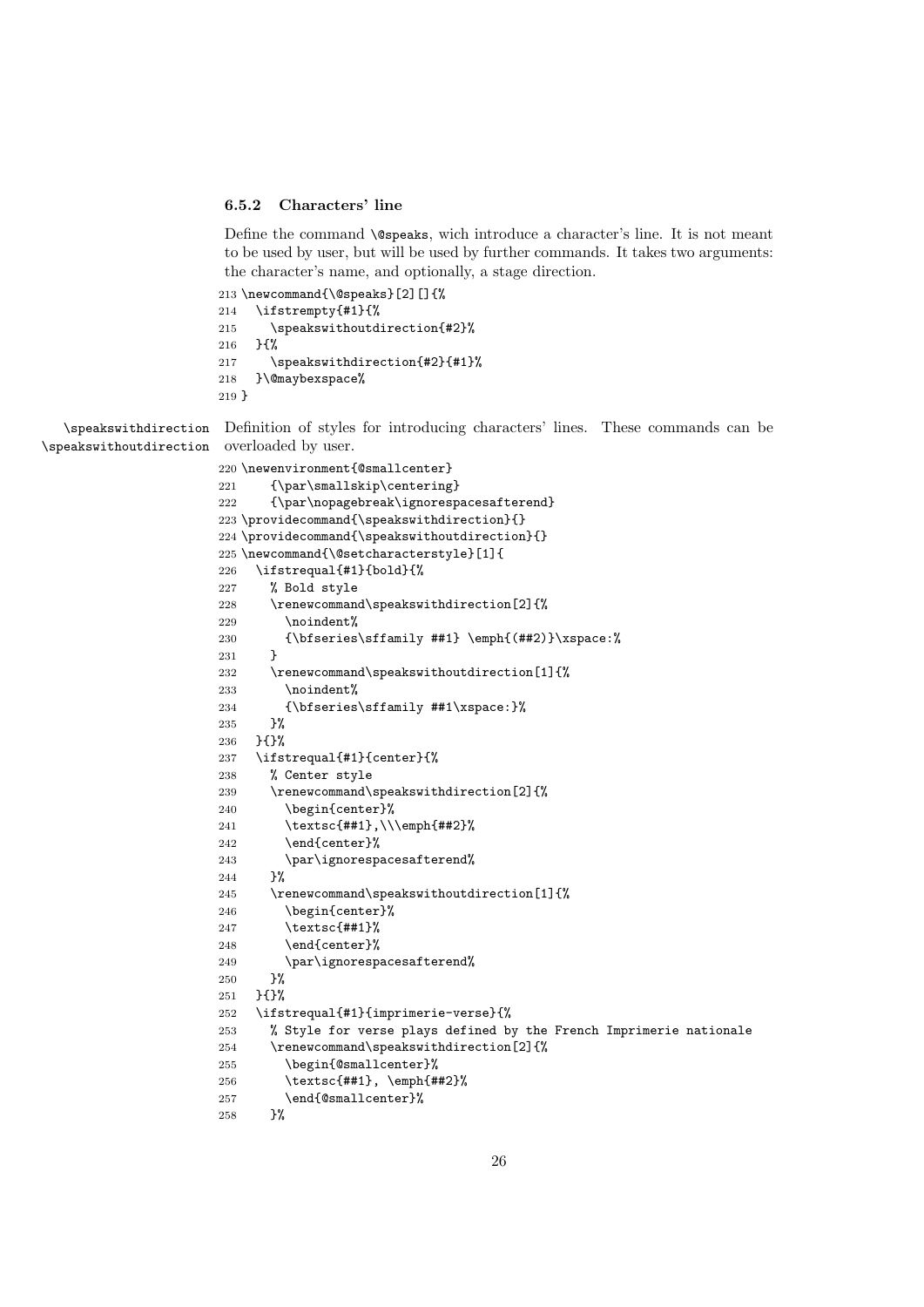```
259 \renewcommand\speakswithoutdirection[1]{%
260 \begin{@smallcenter}%
261 \textsc{##1}%
262 \end{@smallcenter}%
263 }%
264 }{}%
265 \ifstrequal{#1}{imprimerie-prose}{%
266 % Style for prose plays defined by the French Imprimerie nationale
267 \renewcommand\speakswithdirection[2]{%
268 \noindent\hspace*{-\parindent}\textsc{##1}, \emph{##2}\xspace:%
269 }%
270 \renewcommand\speakswithoutdirection[1]{%
271 \noindent\hspace*{-\parindent}\textsc{##1}\xspace:%
272 }%
273 }{}%
274 \ifstrequal{#1}{arden}{%
275 \renewcommand\speakswithdirection[2]{%
276 \noindent\hspace*{-\parindent}\textsc{\MakeLowercase{##1}} [\emph{##2}]\quad%
277 }%
278 \renewcommand\speakswithoutdirection[1]{%
279 \noindent\hspace*{-\parindent}\textsc{\MakeLowercase{##1}}\quad%
280 }%
281 }{}%
282 \ifstrequal{#1}{simple}{%
283 % Simple style
284 \renewcommand\speakswithdirection[2]{%
285 \indent\textsc{##1}, \emph{##2}\xspace:%
286 }%
287 \renewcommand\speakswithoutdirection[1]{%
288 \indent\textsc{##1}\xspace:%
289 }%
290 }{}%
291 \ifstrequal{#1}{margin}{%
292 % Margin style
293 \setlength{\leftskip}{3cm}
294 \renewcommand\speakswithdirection[2]{%
295 \hspace{-3cm} ##1 ##2
296 }
297 \renewcommand\speakswithoutdirection[1]{%
298 \hspace{-3cm} ##1
299 }%
300 }{}%
301 }
```
#### 6.5.3 Dramatis personæ

dramatis In this environment are defined characters.

```
302 \newcommand{\@dramatis@clear}{}
303 \newcommand{\@empty@}{}
304 \providebool{@dramatis@hidden}
305 \newenvironment{dramatis}[1][]{
306 \@dramatis@clear{}
307 \undef{\@dramatis@clear}
308 \ifstrequal{#1}{hidden}{
```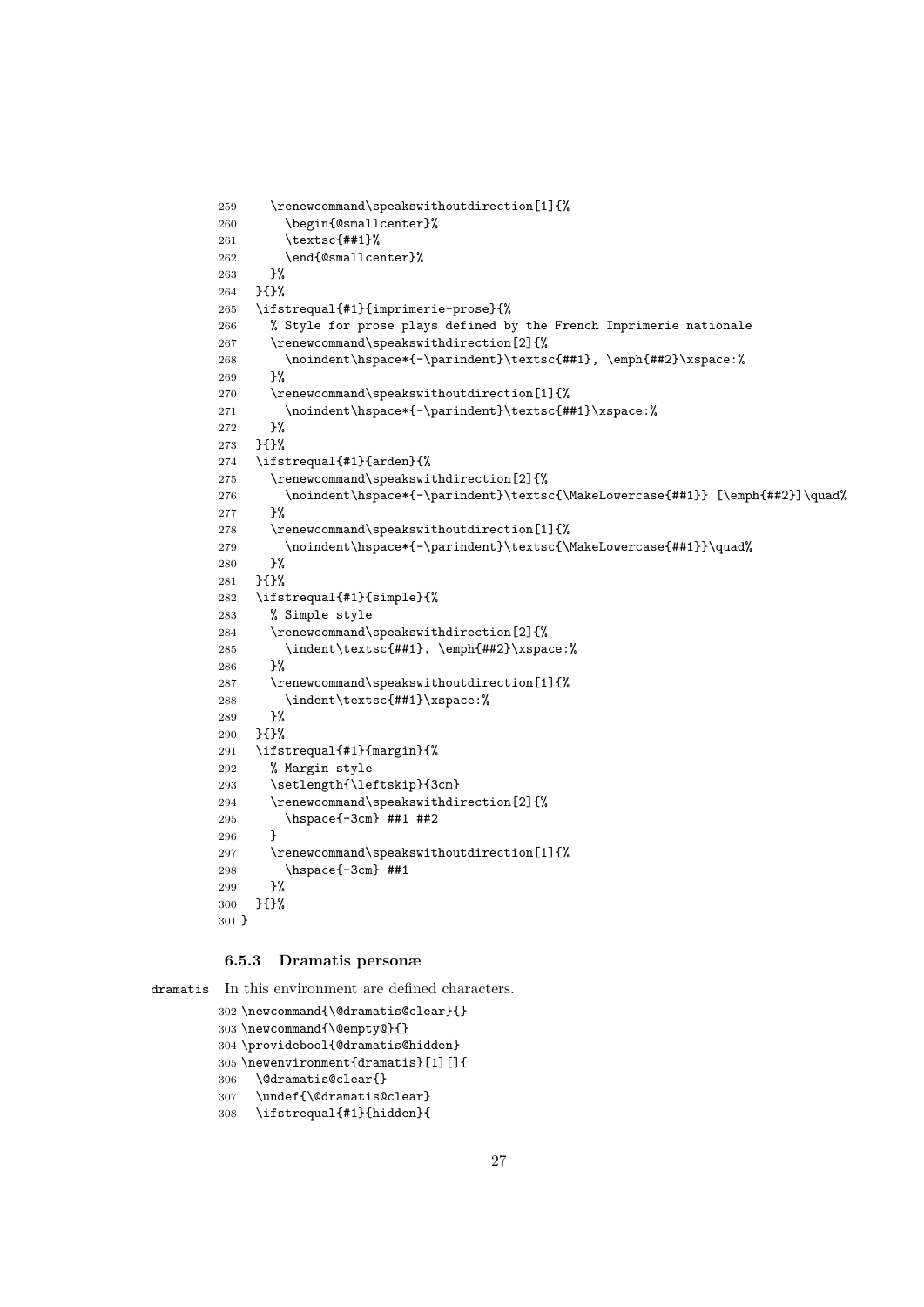```
309 \booltrue{@dramatis@hidden}
                             310 }{\ifstrempty{#1}{
                             311 \boolfalse{@dramatis@hidden}
                             312 \dramatisenv
                             313 }{
                             314 \ClassError{thalie}{%
                             315 Environment dramatis does not accept option #1.%
                             316 }{
                             317 }
                             318 }
                            319 }
                            320 }{%
                             321 \notbool{@dramatis@hidden}{%
                             322 \enddramatisenv
                             323 }{}%
                             324 }
                 dramatisenv
Customizable commands to build dramatis personæ.
          \lambdadramatischaracter _{325}% Environment used to *display* dramatis personae.
      \dramatischaractername
326 \newenvironment{dramatisenv}{%
\frac{4}{27}\characterspace
328 }{%
              \mbox{charactergroup} \ \ ^{329}\list{}{\rightmargin1cm\leftmargin2cm}\item[]
                                 \endlist%
                             330 }
                             331
                             332 % Display character name
                             333 \newcommand{\dramatischaractername}[1]{\textbf{#1}}
                             334
                             335 % Display character description
                             336 \newcommand{\dramatischaracterdescription}[1]{#1}
                             337
                             338 % Adds a vertical space
                             339 \newcommand{\characterspace}{ %
                             340 \notbool{@dramatis@hidden}{%
                             341 \smallskip\newline %
                             342 }{} %
                             343 }
                             344
                             345 % Display dramatis personae name and description
                             346 \newcommand{\dramatischaracter}[2]{ %
                             347 \hspace*{-1cm} %348 \ifboolexpr{(not test {\ifdefempty{#1}}) and test {\ifdefempty{#2}}}{%
                             349 \dramatischaractername{#1} %
                             350 }{}%
                             351 \ifboolexpr{ test{\ifdefempty{#1}} and not test{\ifdefempty{#2}}}{%
                             352 \dramatischaracterdescription{#2} %
                             353 }{}%
                             354 \ifboolexpr{ (not test{\ifdefempty{#1}}) and (not test{\ifdefempty{#2}})}{%
                             355 \dramatischaractername{#1}, \dramatischaracterdescription{#2} %
                             356 }{}%
                             357 \newline %
                             358 }
                             359
                             360 % Environment to manage groups of characters
```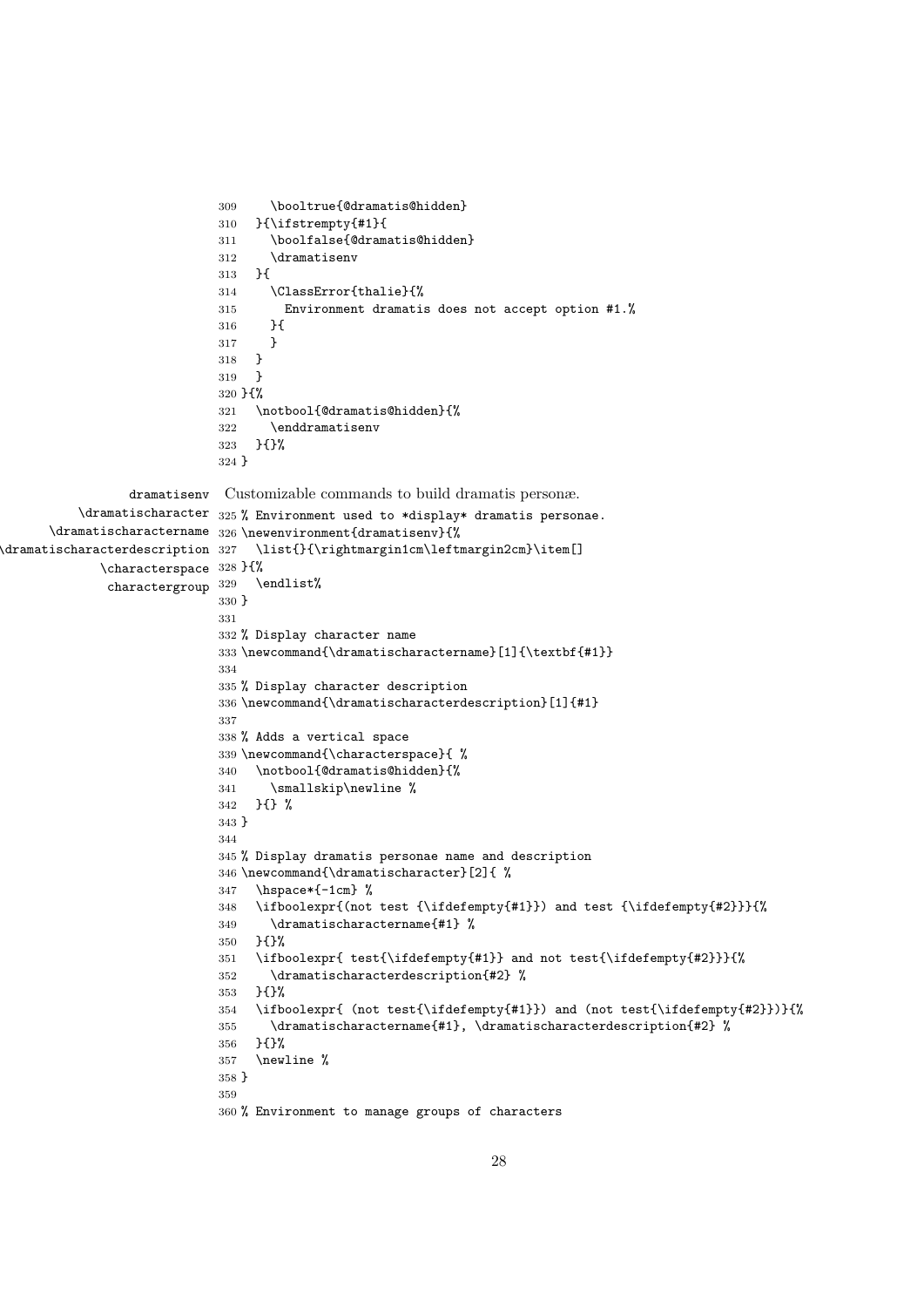```
361 \newlength{\@spaceaftergroup}
362 \newenvironment{charactergroup}[2][5cm]{%
363 \notbool{@dramatis@hidden}{%
364 \gdef\@groupname{#2} %
365 \gdef\@grouplength{#1} %
366 \hspace*{-1.3pt}\math\left. %
367 \minipage[c]{#1} %
368 \vspace*{2pt} %
369 }{}%
370 }{%
371 \notbool{@dramatis@hidden}{%
372 \vspace*{-8pt} %
373 \endminipage %
374 \right\} \endmath %
375 %
376 \setlength{\@spaceaftergroup}{\linewidth}
377 \addtolength\@spaceaftergroup{-\@grouplength}
378 \addtolength\@spaceaftergroup{-20pt}
379 \begin{minipage}[c]{\@spaceaftergroup}
380 \@groupname %
381 \end{minipage}
382 \newline %
383 }{}%
384 }
```
#### 6.5.4 Character definitions

\setcharactername Set (or change) the name used to introduce the lines of a character.

```
385 % The tough part of this code is to deal with optional argument.
386 \newcommand{\setcharactername}[2]{%
387 \expandafter\gdef\csname#1name\endcsname{%
388 #2\@maybexspace%<br>389 }%
389
390 \expandafter\gdef\csname#1\endcsname{%
391 \@ifnextchar[{%
392 \defcharcommand@with{#2}%
393 }{%
394 \defcharcommand@without{#2}%
395 }%
396 }%
397 \xappto{\@dramatis@clear}{%
398 \global\noexpand\csundef{#1}%
399 \global\noexpand\csundef{#1name}%
400 }%
401 }
```
Define the command used to introduce a character's line. It takes two arguments: the first one is the name of the command to define, and the second one is the name of the character corresponding to this command.

```
402 \newcommand{\@definecharactercommand}[2]{%
```

```
403 \ifcsdef{#1}{%
404 \ClassError{thalie}{%
405 A command named \@backslashchar#1 already exists. We cannot define a new
406 one.%
```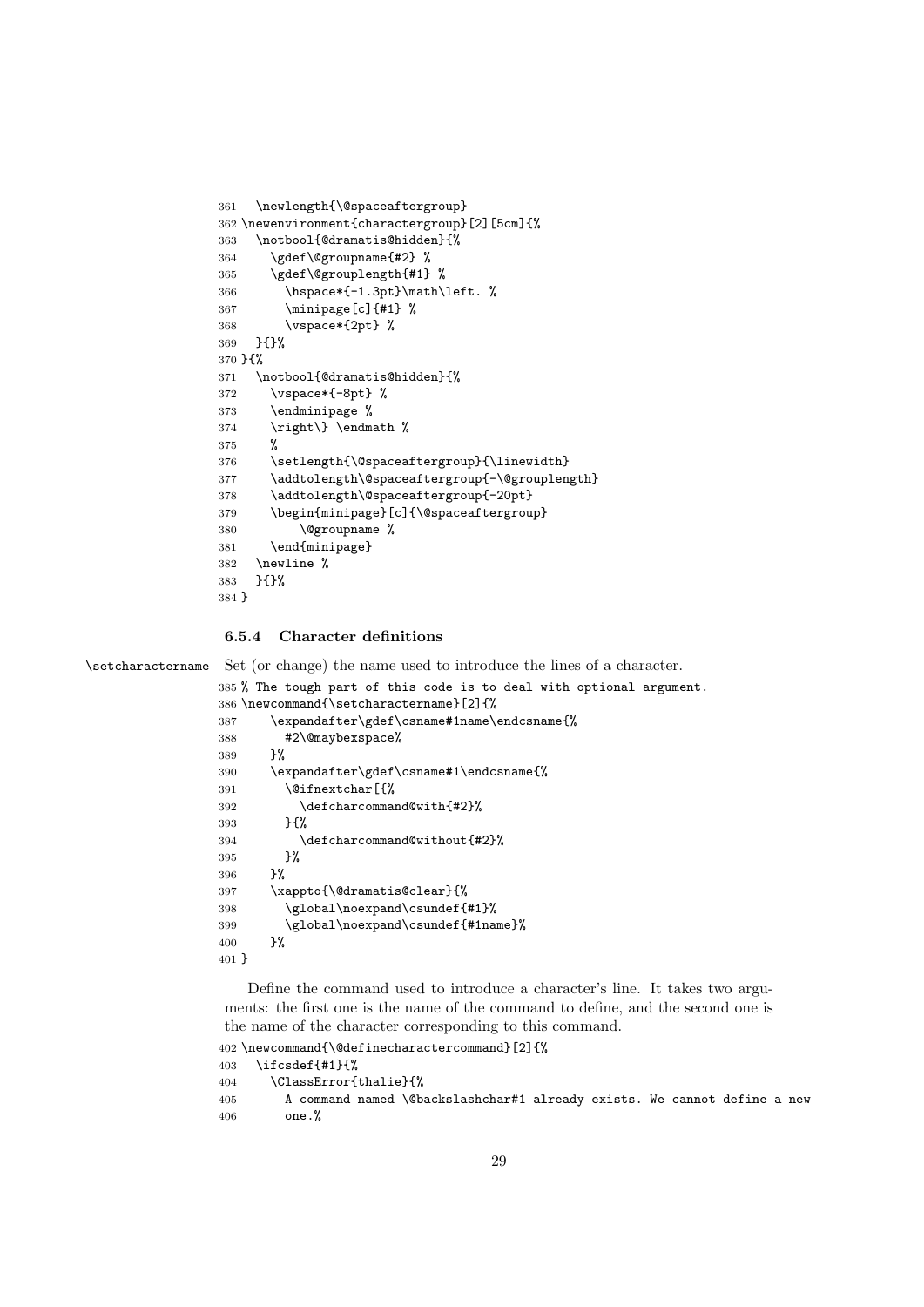```
407 }{%
          408 Choose another command name to introduce character #2's lines.%
          409 }%
          410 }{%
          411 }%
          412 \ifcsdef{#1name}{%
          413 \ClassError{thalie}{%
          414 A command named \@backslashchar#1name already exists. We cannot define a
          415 new one.%
          416 }{%
          417 Choose another command name to introduce character #2's lines, such that
          418 when a new command is defined by adding "name" to it, it does not
          419 conflict with an existing one.
          420 \frac{1}{6}421 }{%
          422 }%
          423 \setcharactername{#1}{#2}%
          424 }
          425 \def\defcharcommand@with#1[#2]{\@speaks[#2]{#1}}
          426 \def\defcharcommand@without#1{\@speaks{#1}}
\character Define a character: put it in the dramatis personæ, and define corresponding
           commands.
          427 \pgfkeys{
          428 % Character definition
          429 /THALIE/CHARACTER/.is family,
          430 /THALIE/CHARACTER,
          431 cmd/.value required,
          432 cmd/.store in=\@cmd,
          433 drama/.value required,
          434 drama/.store in=\@drama,
          435 desc/.value required,
          436 desc/.store in=\@desc,
          437 }
          438 \newcommand{\character}[2][]{
          439 \undef{\@drama}
          440 \undef{\@cmd}
          441 \undef{\@desc}
          442 \pgfkeys{/THALIE/CHARACTER, #1}%
          443 % Forbidden combinations
          444 \ifboolexpr{
          445 ( test{\ifdef{\@cmd}} and test{\ifstrempty{#2}} ) or
          446 ( test{\ifstrempty{#2}} and test{\ifundef{\@cmd}} and test{\ifundef{\@desc}} and test{\if
          447 ( test{\ifundef{\@cmd}} and (not test{\ifstrempty{#2}}) and test{\ifdef{\@drama}} )
          448 }{
          449 \ClassError{thalie}{Invalid character definition.}{All combination of omitted arguments are
          450 }{}
          451 % Defining character command
          452 \ifboolexpr{ test{\ifdef{\@cmd}} and (not test{\ifstrempty{#2}}) }{%
          453 \@definecharactercommand{\@cmd}{#2}
          454 }{}%
          455 \notbool{@dramatis@hidden}{%
          456 \ifboolexpr{ (not test{\ifstrempty{#2}}) and test{\ifdef{\@cmd}} and test{\ifdef{\@drama}
          457 \ifdefempty{\@drama}{%
```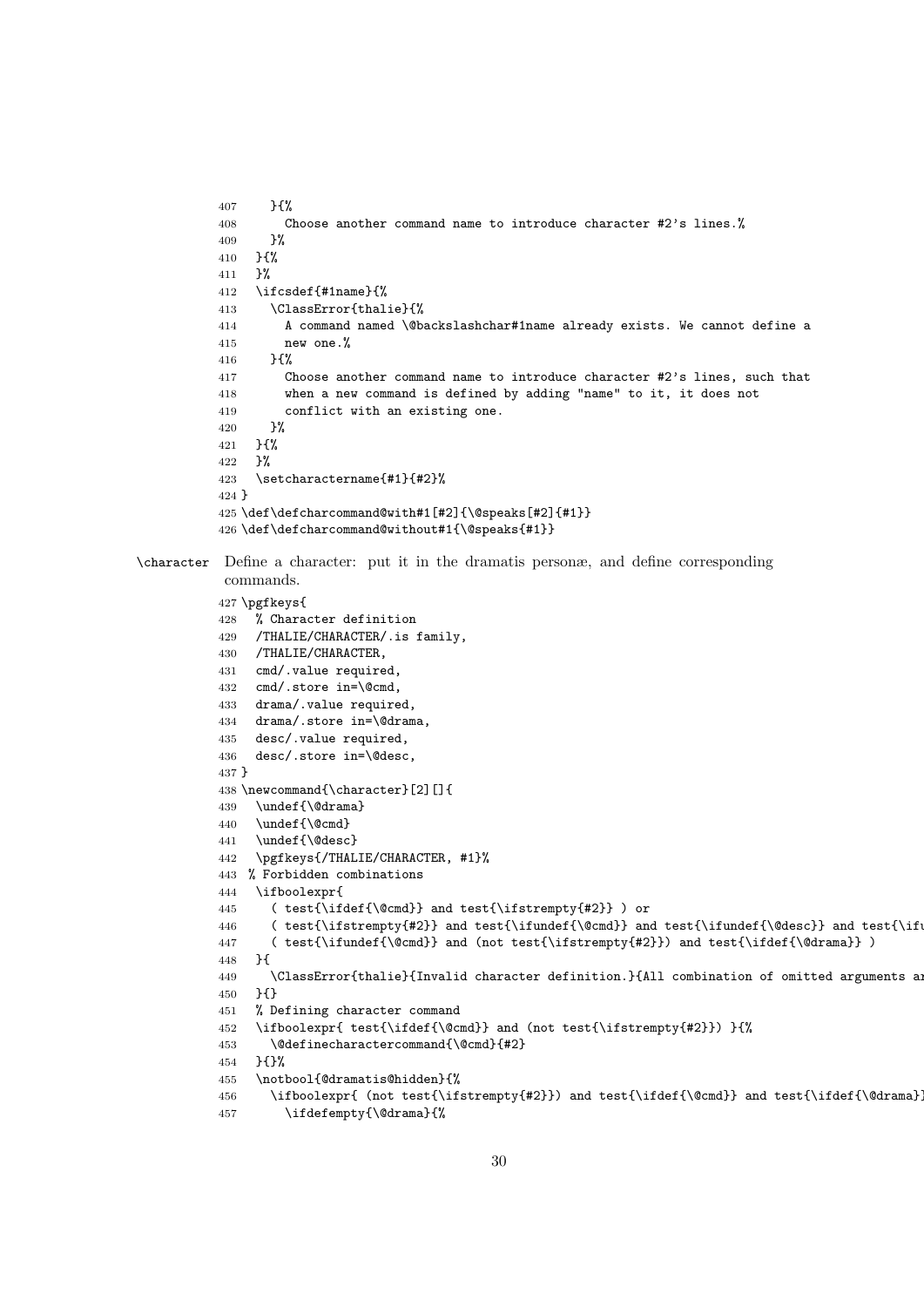```
458 % Hidden character. Nothing added to dramatis personae
459 }{%
460 % Populating dramatis personae
461 \dramatischaracter{\@drama}{\@empty@}
462 }%
463 }{%
464 % Populating dramatis personae
465 \ifcsundef{@desc}{\gdef\@desc{}}{}%
466 \ifcsundef{@drama}{\gdef\@drama{#2}}{}%
467 \dramatischaracter{\@drama}{\@desc}
468 \frac{19}{2}469 }{}%
470 }
```
\disposablecharacter Disposable character (character used only a few times, defined on-the-fly, that does not appear in the dramatis personæ).

```
471 \newcommand{\disposablecharacter}[2][]{%
472 \@speaks[#1]{#2}%
473 }
```
#### <span id="page-30-0"></span>6.6 Stage directions

```
\onstage Centered stage direction.
         474 \newcommand{\onstage}[1]{{\centering \emph{#1}\par\medskip}}
   \did Inline stage directions.
         475 \newcommand{\did}[1]{\emph{(#1)} }
   dida Bigger stage directions, in its own paragraph.
         476 \newenvironment{dida}{%
         477 \begin{quote}
         478 \begin{em}
         479 }{%
         480 \end{em}
         481 \end{quote}
         482 }
```
\pause Shortcut for \did{\GetTranslation{Pause}}.

\newcommand\pause{\did{\GetTranslation{Pause}}}

#### <span id="page-30-1"></span>6.7 Splitting verses

```
\pauseverse
\resumeverse
484 % Thanks to Timothy Li for his question, and David Carlisle for his answer:
\adjustverse
485 % https://tex.stackexchange.com/questions/107726/107727#107727
             Commands to split a verse between several characters.
             486
             487 \newlength{\@verseadjust}
             488 \setlength{\@verseadjust}{0pt}
             489
             490 \newcommand{\adjustverse}[1]{\setlength{\@verseadjust}{#1}}
             491
             492 \newcommand{\pauseverse}{{\abovedisplayshortskip\z@\abovedisplayskip\z@
```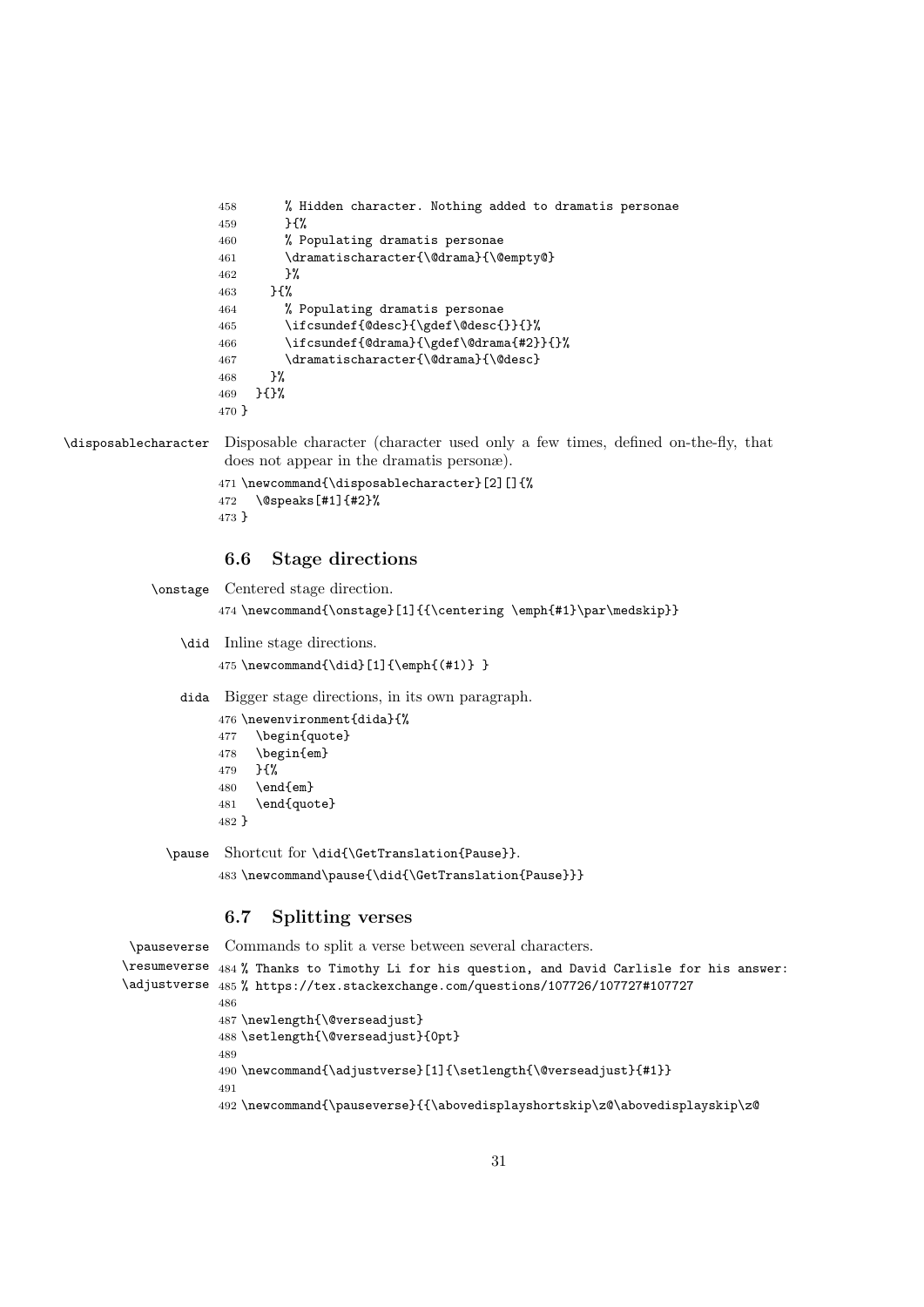```
493 \belowdisplayshortskip\z@\belowdisplayskip\z@
494 $$\global\dimen\@ne\predisplaysize
495 \xdef\tmp{%
496 \predisplaysize\the\predisplaysize
497 \prevgraf\the\prevgraf\relax}%
498 $$\vskip\dimexpr-\parskip-\baselineskip\relax}\tmp
499 }
500
501 \newcommand{\resumeverse}{%
502 \hspace{\@verseadjust}\hspace{\the\dimen\@ne}
503 }
```
#### <span id="page-31-0"></span>6.8 Package options

```
Manage package options.
```

```
504 \RequirePackage{pgfopts}
505
506 \pgfkeys{
507 % Character style
508 /THALIE/.cd,
509 characterstyle/.value required,
510 characterstyle/.default=simple,
511 characterstyle/.is choice,
512 characterstyle/bold/.code=\@setcharacterstyle{bold},
513 characterstyle/center/.code=\@setcharacterstyle{center},
514 characterstyle/margin/.code=\@setcharacterstyle{margin},
515 characterstyle/simple/.code=\@setcharacterstyle{simple},
516 characterstyle/arden/.code=\@setcharacterstyle{arden},
517 characterstyle/imprimerie-verse/.code=\@setcharacterstyle{imprimerie-verse},
518 characterstyle/imprimerie-prose/.code=\@setcharacterstyle{imprimerie-prose},
519 characterstyle,
520 }
521
522 \pgfkeys{
523 % play style
524 /THALIE/.cd,
525 playstyle/.value required,
526 playstyle/.default=box,
527 playstyle/.is choice,
528 playstyle/center/.code=\def\@playstyle{center},
529 playstyle/bigcenter/.code=\def\@playstyle{bigcenter},
530 playstyle/box/.code=\def\@playstyle{box},
531 playstyle/custom/.code=\def\@playstyle{custom},
532 playstyle,
533 }
534 \pgfkeys{
535 % act style
536 /THALIE/.cd,
537 actstyle/.value required,
538 actstyle/.default=bigcenter,
539 actstyle/.is choice,
540 actstyle/center/.code=\def\@actstyle{center},
541 actstyle/bigcenter/.code=\def\@actstyle{bigcenter},
```

```
542 actstyle/box/.code=\def\@actstyle{box},
```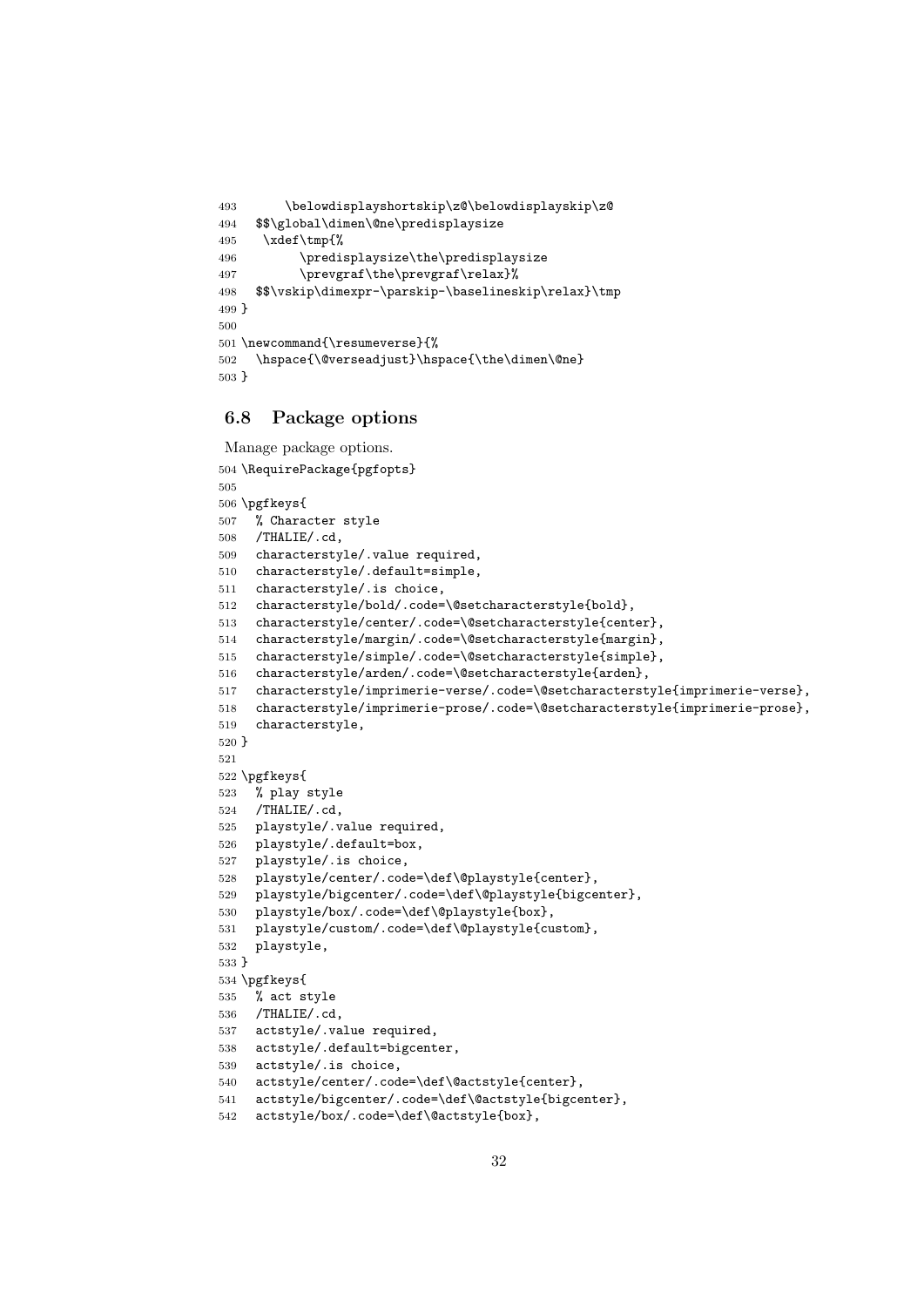```
543 actstyle/custom/.code=\def\@actstyle{custom},
544 actstyle,
545 }
546 \pgfkeys{
547 % scene style
548 /THALIE/.cd,
549 scenestyle/.value required,
550 scenestyle/.default=center,
551 scenestyle/.is choice,
552 scenestyle/center/.code=\def\@scenestyle{center},
553 scenestyle/bigcenter/.code=\def\@scenestyle{bigcenter},
554 scenestyle/box/.code=\def\@scenestyle{box},
555 scenestyle/custom/.code=\def\@scenestyle{custom},
556 scenestyle,
557 }
558
559 \pgfkeys{
560 % play level
561 /THALIE/.cd,
562 playlevel/.value required,
563 playlevel/.default=chapter,
564 playlevel/.store in=\@playlevel,
565 playlevel,
566 }
567 \pgfkeys{
568 % act level
569 /THALIE/.cd,
570 actlevel/.value required,
571 actlevel/.default=section,
572 actlevel/.store in=\@actlevel,
573 actlevel,
574 }
575 \pgfkeys{
576 % scene level
577 /THALIE/.cd,
578 scenelevel/.value required,
579 scenelevel/.default=subsection,
580 scenelevel/.store in=\@scenelevel,
581 scenelevel,
582 }
583 \pgfkeys{
584 % interlude level
585 /THALIE/.cd,
586 interludelevel/.value required,
587 interludelevel/.default=act,
588 interludelevel/.is choice,
589 interludelevel/play/.code=\def\@interludelevel{play},
590 interludelevel/act/.code=\def\@interludelevel{act},
591 interludelevel/scene/.code=\def\@interludelevel{scene},
592 interludelevel,
593 }
594 \newif\if@xspace
595 \pgfkeys{
```

```
596 % xspace option
```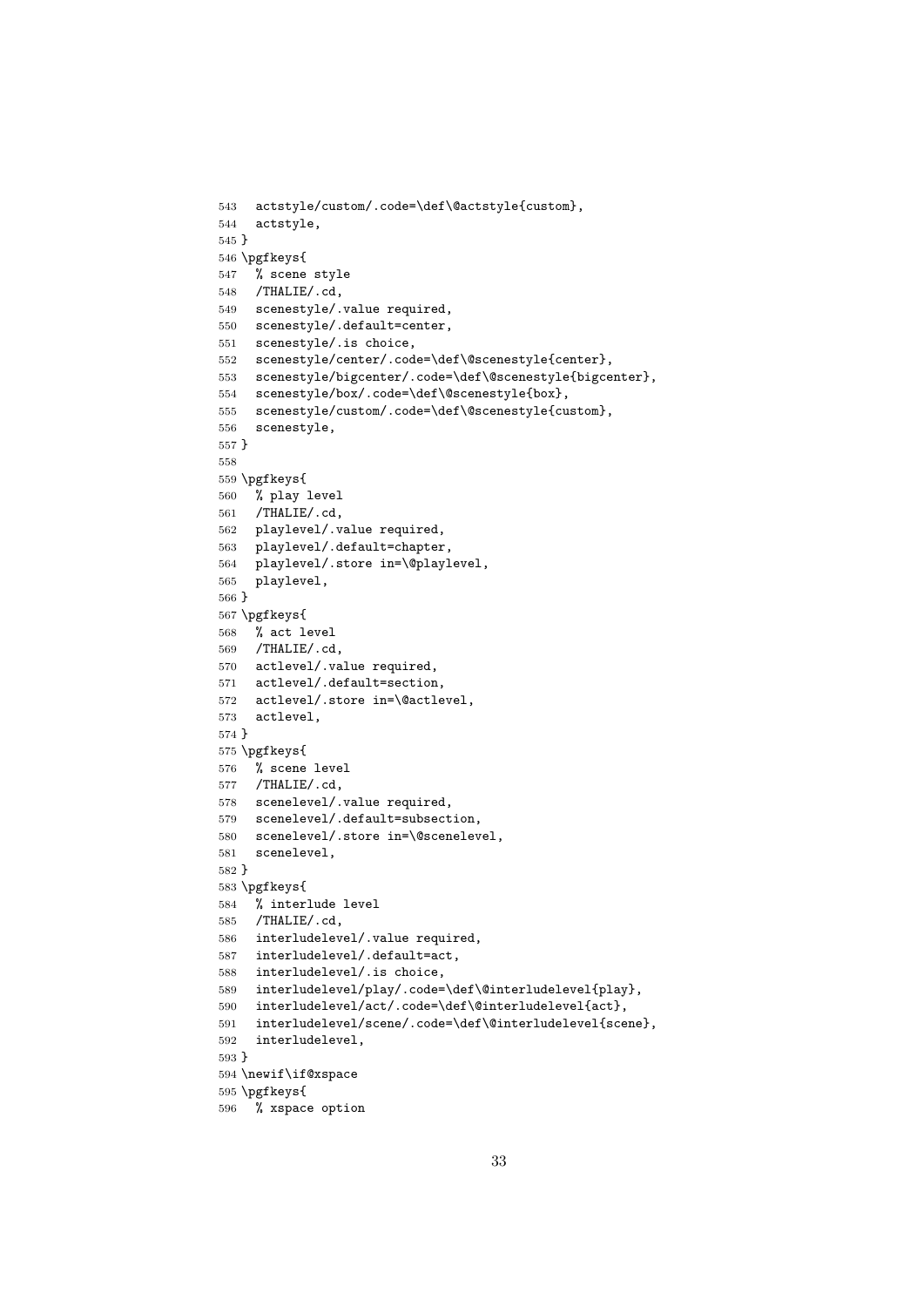```
597 /THALIE/.cd,
598 xspace/.value required,
599 xspace/.is if=@xspace,
600 xspace/.default=true,
601 xspace,
602 }
603
604 \ProcessPgfPackageOptions{/THALIE}
```
\setthalieoptions Redefine package options.

```
605 \newcommand{\setthalieoptions}[1]{%
606 \pgfkeys{/THALIE/.cd, #1}%
607 }
```
## Change History

|                                           | charactergroup: Groups of                      |
|-------------------------------------------|------------------------------------------------|
|                                           | characters are now aligned                     |
| (thanks Ekkart Kleinod). $\ldots$ 19      | with other caracters $28$                      |
|                                           | v0.7                                           |
|                                           | \pauseverse: New commands                      |
|                                           | \pauseverse, \resumeverse,                     |
|                                           | $\alpha$ justverse.  31                        |
| $\text{Yesumeverse} \dots \dots \dots 31$ | General: New package option                    |
|                                           | xspace. $\ldots \ldots \ldots \ldots \ldots 5$ |
|                                           | v0.9a                                          |
| (thanks Giuseppe Palma) $19$              | \setthalieoptions: Add                         |
|                                           | command \setthalieoptions. 34                  |
| 34                                        | General: Add section <i>Examples.</i> .<br>19  |
|                                           | Add section <i>Localization.</i> 4             |
|                                           | dramatisenv: It is now possible to             |
|                                           | customize style of dramatis                    |
| -14                                       | personæ. $\ldots \ldots \ldots \ldots 28$      |
|                                           |                                                |

## <span id="page-33-0"></span>References

- <span id="page-33-6"></span> $[1]$  Imprimerie nationale, Lexique des règles typographiques en usage à l'Imprimerie nationale, 2002, ISBN : 978-2-7433-0482-9
- <span id="page-33-4"></span>[2] Edmond Rostand, Cyrano de Bergerac, 1897
- <span id="page-33-5"></span>[3] William Shakespeare, A Midsummer Night's Dream, 1600
- <span id="page-33-2"></span>[4] Scott Pakin, How to Package Your LATEX Package — Tutorial on writing .dtx and .ins files, 2004, <http://www.ctan.org/pkg/dtxtut/>
- <span id="page-33-3"></span>[5] The LAT<sub>E</sub>X Team,  $\cancel{B}$ T<sub>E</sub>X  $\mathcal{Z}_{\varepsilon}$  for class and package writers, 2006, [http://www.](http://www.ctan.org/pkg/clsguide) [ctan.org/pkg/clsguide](http://www.ctan.org/pkg/clsguide)
- <span id="page-33-1"></span>[6] Matt Swift,  $drama - Production-style stage script in LaTeX, 2001, http:$  $drama - Production-style stage script in LaTeX, 2001, http:$ [//www.ctan.org/pkg/drama](http://www.ctan.org/pkg/drama)